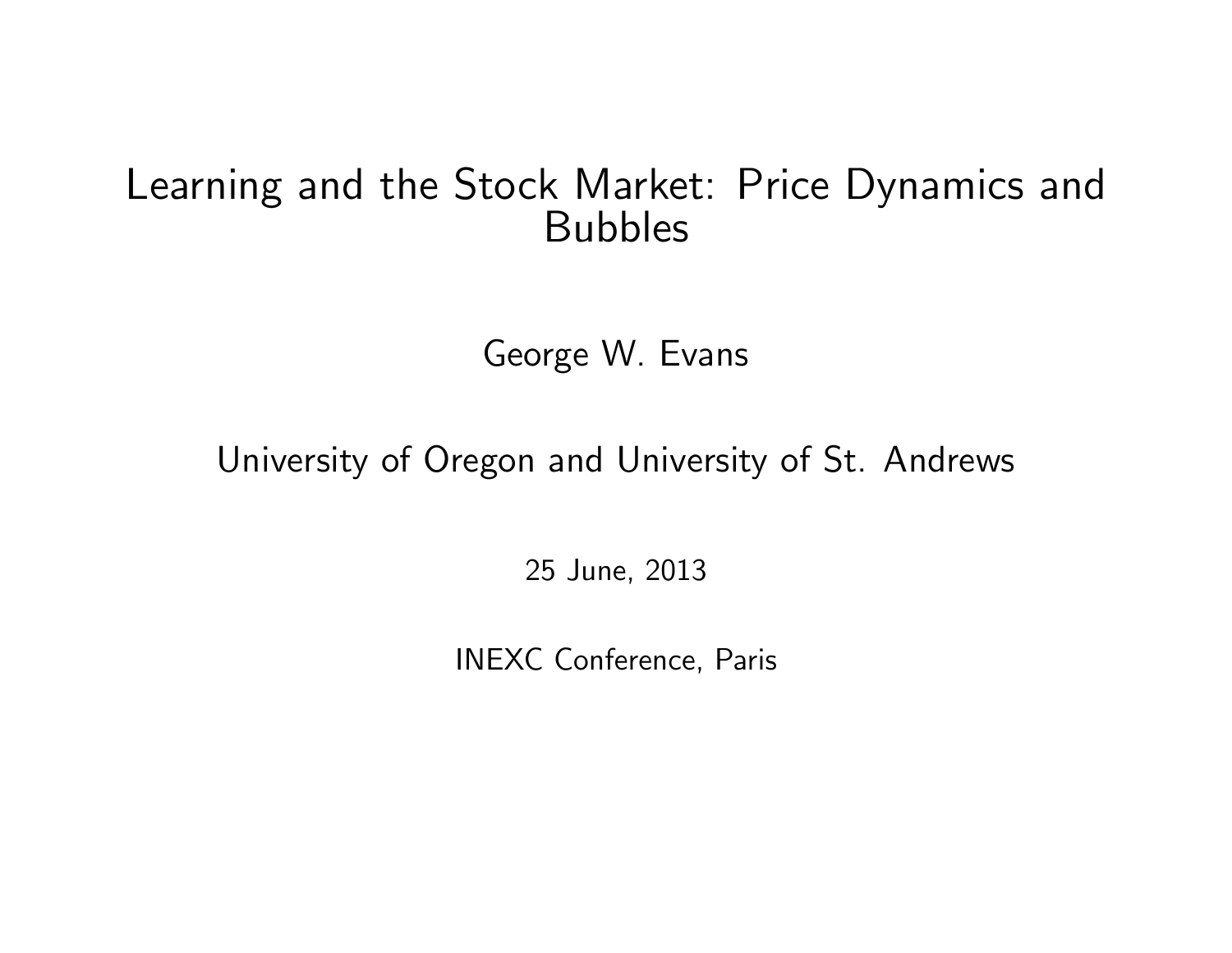### Introduction

 $-$  Macroeconomic models are usually based on optimizing agents in dynamic, stochastic setting and can be summarized by a **dynamic system**, e.g.

$$
y_t = Q(y_{t-1}, y_{t+1}^e, w_t),
$$
  
or  $y_t = Q(y_{t-1}, \{y_{t+1}^e\}_{j=0}^\infty, w_t),$ 

 $y_t =$  economic variables at time  $t$  (unemployment, inflation, investment, etc.),  $y_{t+1}^e=$  expectations of these variables,  $w_t=$  exogenous random factors at  $t$ 

 $-$  The presence of  ${\sf expectations} \,\, y_{t+1}^e$  makes macroeconomics inherently different from natural science. But how are expectations formed?

 $-$  Since Lucas (1972, 1976) and Sargent (1973) the standard assumption is rational expectations (RE).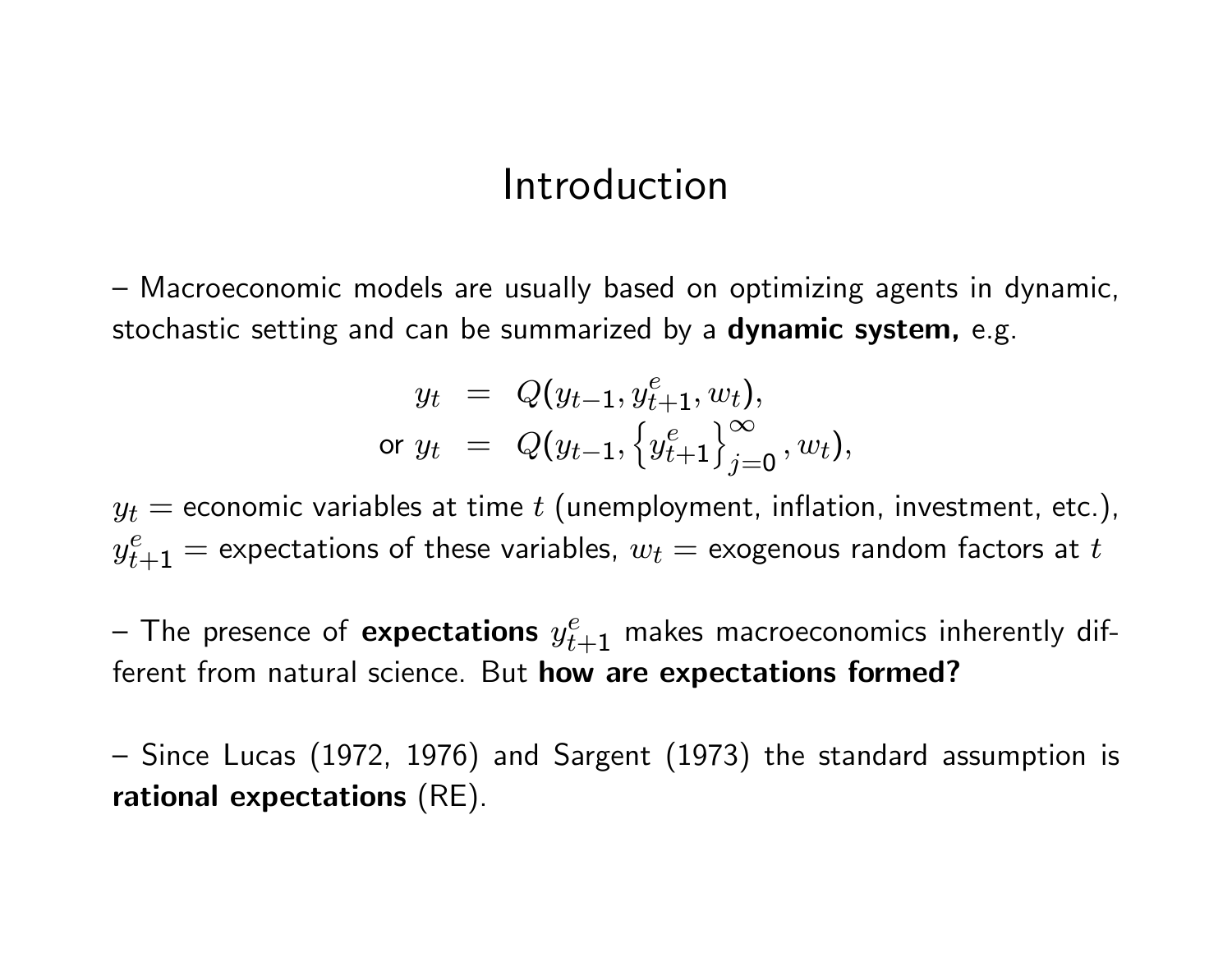$-$  RE assumes too much knowledge  $\&$  coordination for economic agents. We need a realistic model of **rationality** What form should this take?

 $-$  My general answer is given by the Cognitive Consistency Principle: economic agents should be about as smart as (good) economists, e.g.

- $\bullet$  model agents like **economic theorists**  $-$  the **eductive** approach, or
- $\bullet$  model them like **econometricians**  $-$  the **adaptive learning** approach

 $-$  These provide possible mechanisms of coordination. Today I will follow the adaptive approach. Agent/econometricians must select models, estimate parameters and update their models over time.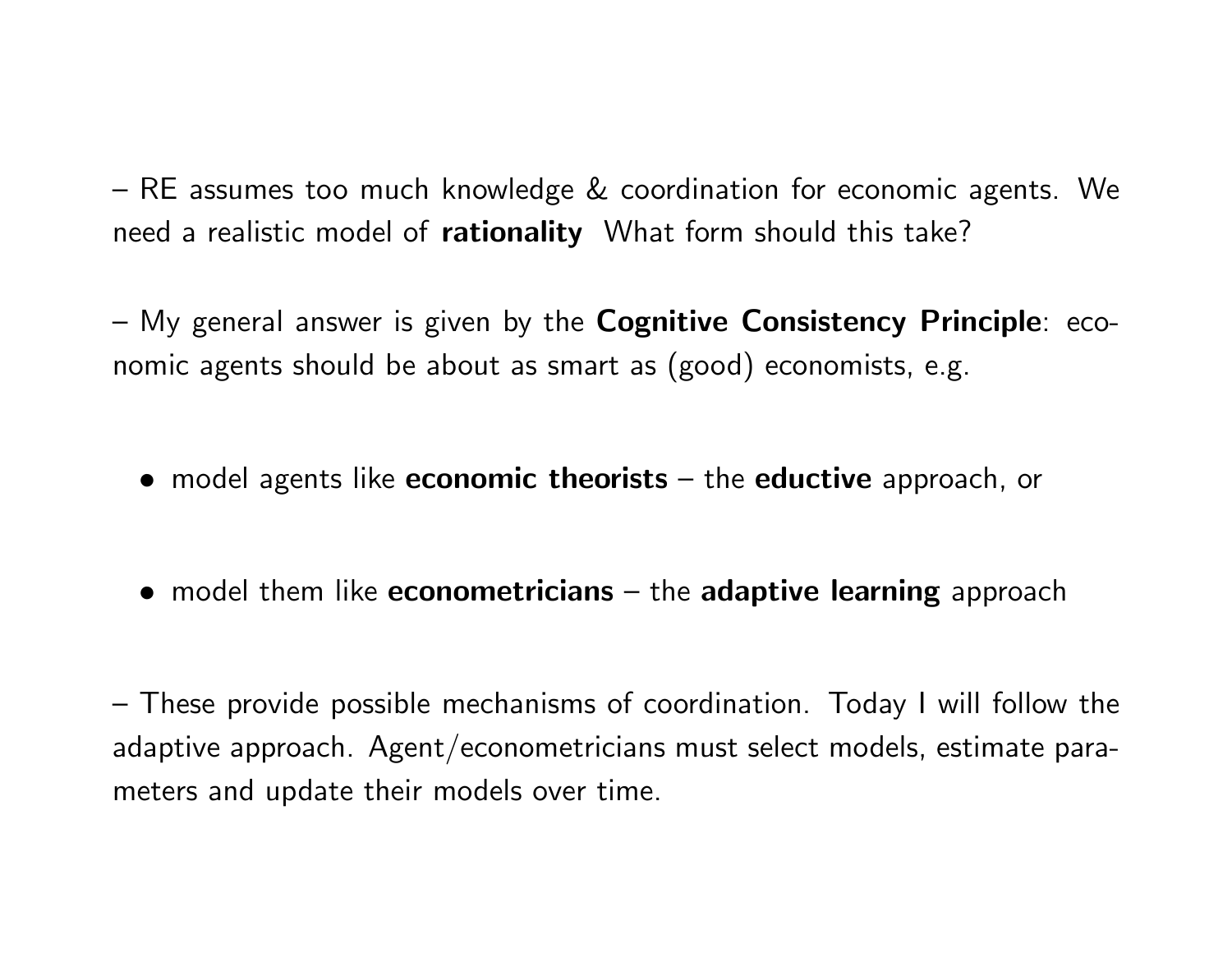# **Outline**

The talk reviews my research (and some others') on expectations and adaptive learning in the context of stock prices.

My interest in asset-price bubbles began with "A Test for Speculative Bubbles in the Sterling-Dollar Exchange Rate: 1981-84" (AER, 1986).

I will discuss:

- Rational bubbles (without learning)
- Instability of rational bubbles under learning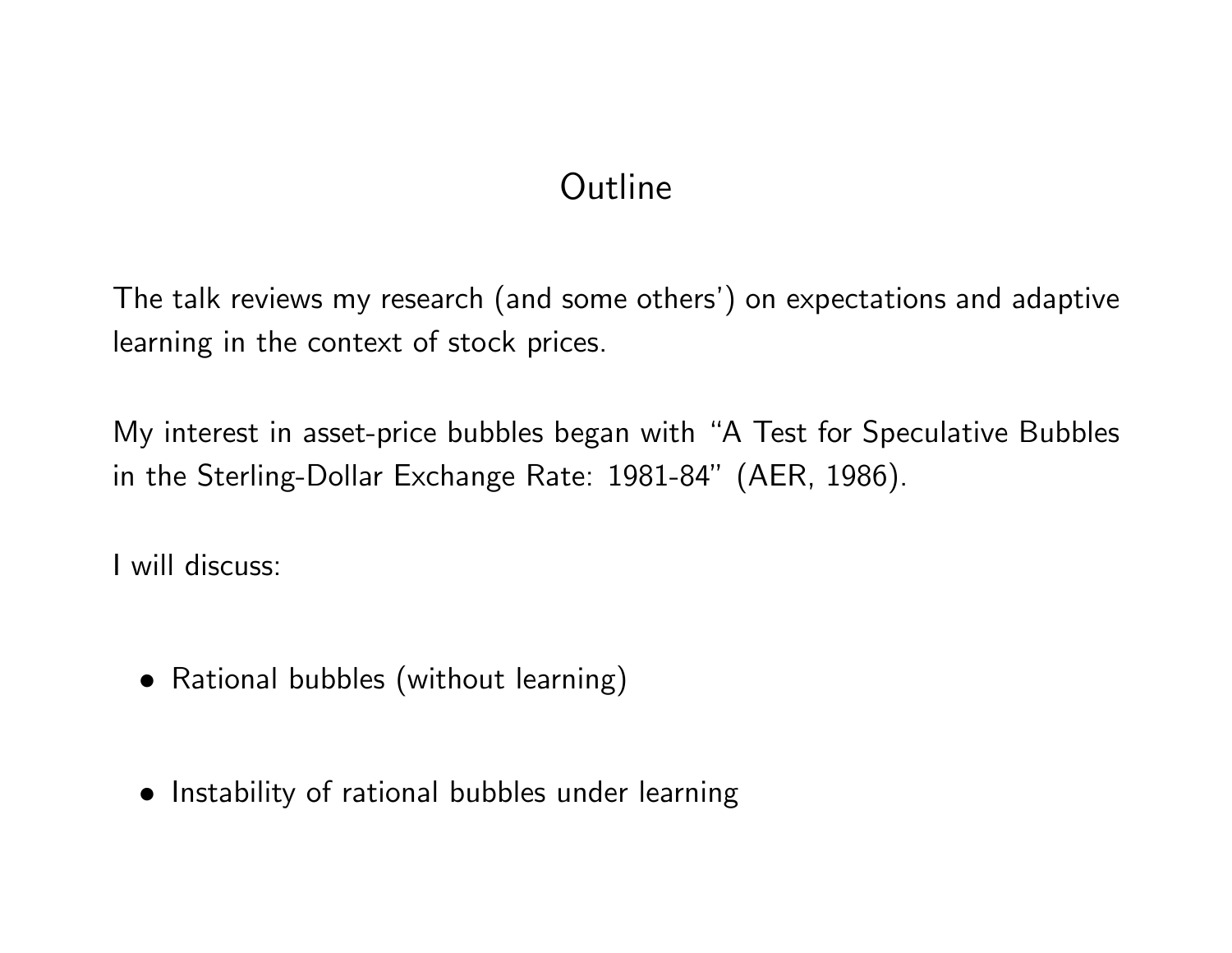- Asset prices under adaptive learning
	- $-$  constant gain learning of fundamentals solution
	- underparameterized dynamics
	- dynamic predictor selection: rules of thumb
	- dynamic predictor selection with least-squares learning
- Learning about risk and return: a simple model of bubbles and crashes
- Near-rational exuberance
- Conclusions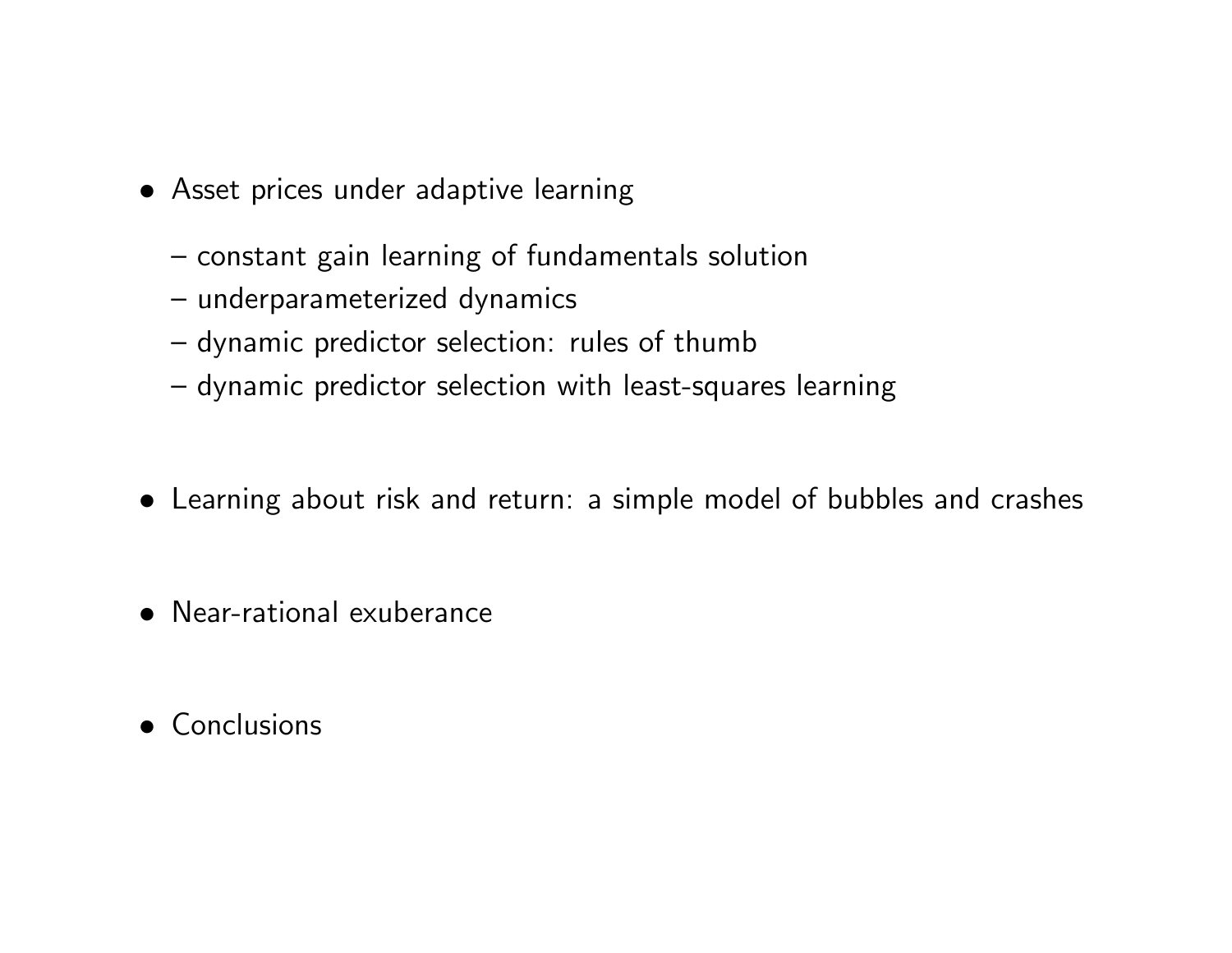### Rational Bubbles

A good place to start is "rational bubbles", which featured early in the multiple equilibria literature.

The usual consumption Euler equation with risk neutral preferences implies

$$
p_t = (1+r)^{-1} E_t(p_{t+1} + d_{t+1}), \text{ where } r = \beta^{-1} - 1 > 0,
$$

where  $d_t$  is exogenous. The standard 'fundamentals' solution is

$$
p_t = \bar{p}_t \equiv \sum_{j=1}^{\infty} (1+r)^{-j} E_t d_{t+j}.
$$

 $\bar p_t$  inherits the time-series properties of  $d_t$ , e.g. if  $d_t$  has a unit root (e.g. is a random walk) then  $p_t$  does, and also  $p_t, d_t$  are cointegrated, i.e.  $p_t - r^{-1} d_t$  is stationary.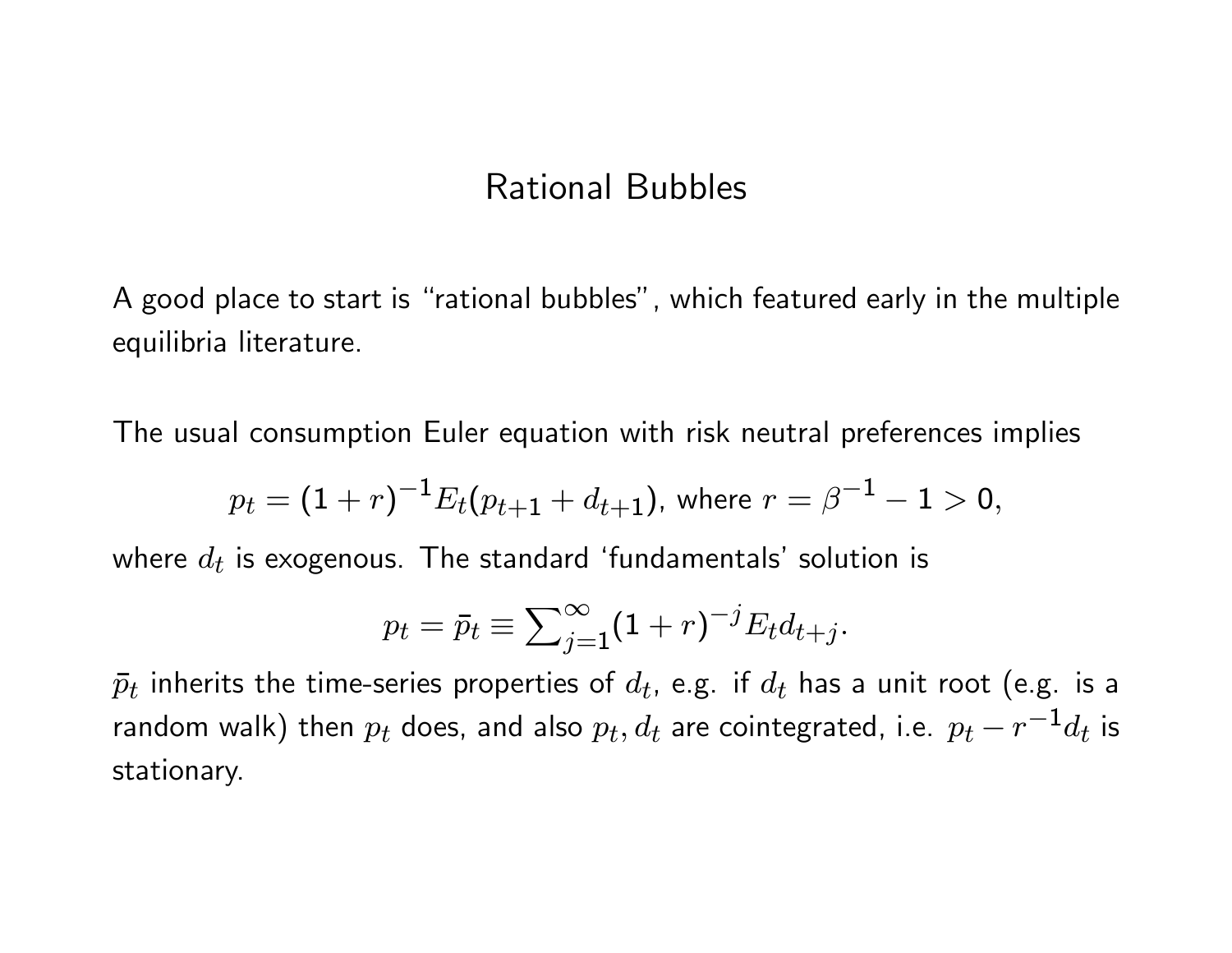There are also explosive 'bubble' solutions

$$
p_t = \bar{p}_t + B_t \text{ where}
$$
  

$$
B_t = (1+r)^{-1} E_t B_{t+1}
$$

Bubble solutions, which can be viewed as a kind of sunspot, are explosive since

$$
E_t B_{t+j} = (1+r)^j B_t.
$$

It seems that one might be able to test empirically for the presence of bubbles by determining whether  $p_t$  has an explosive root and whether  $p_t$  and  $d_t$  are cointegrated.

However in Evans (AER, 1991) I show that "periodically collapsing" bubbles exhibit **pseudo-stationarity** in finite samples. Although the excess volatility would be observable, standard unit root and cointegration tests would fail to detect bubbles. (See Figure).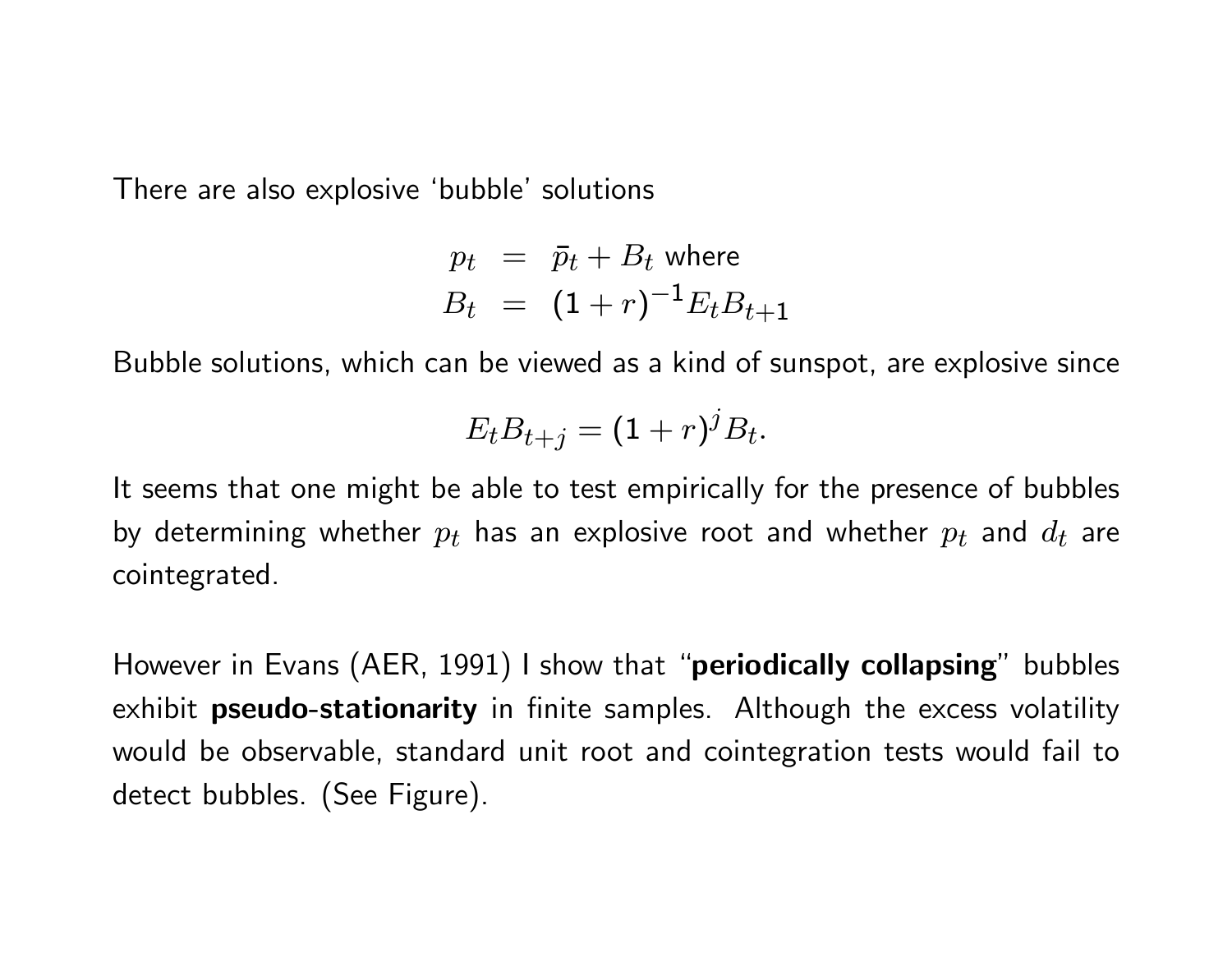

FIGURE 1. PRICE  $P$  (SOLID LINE) AND FUNDAMENTALS PRICE  $F$  (DASHED LINE) FOR **EXAMPLE SIMULATION**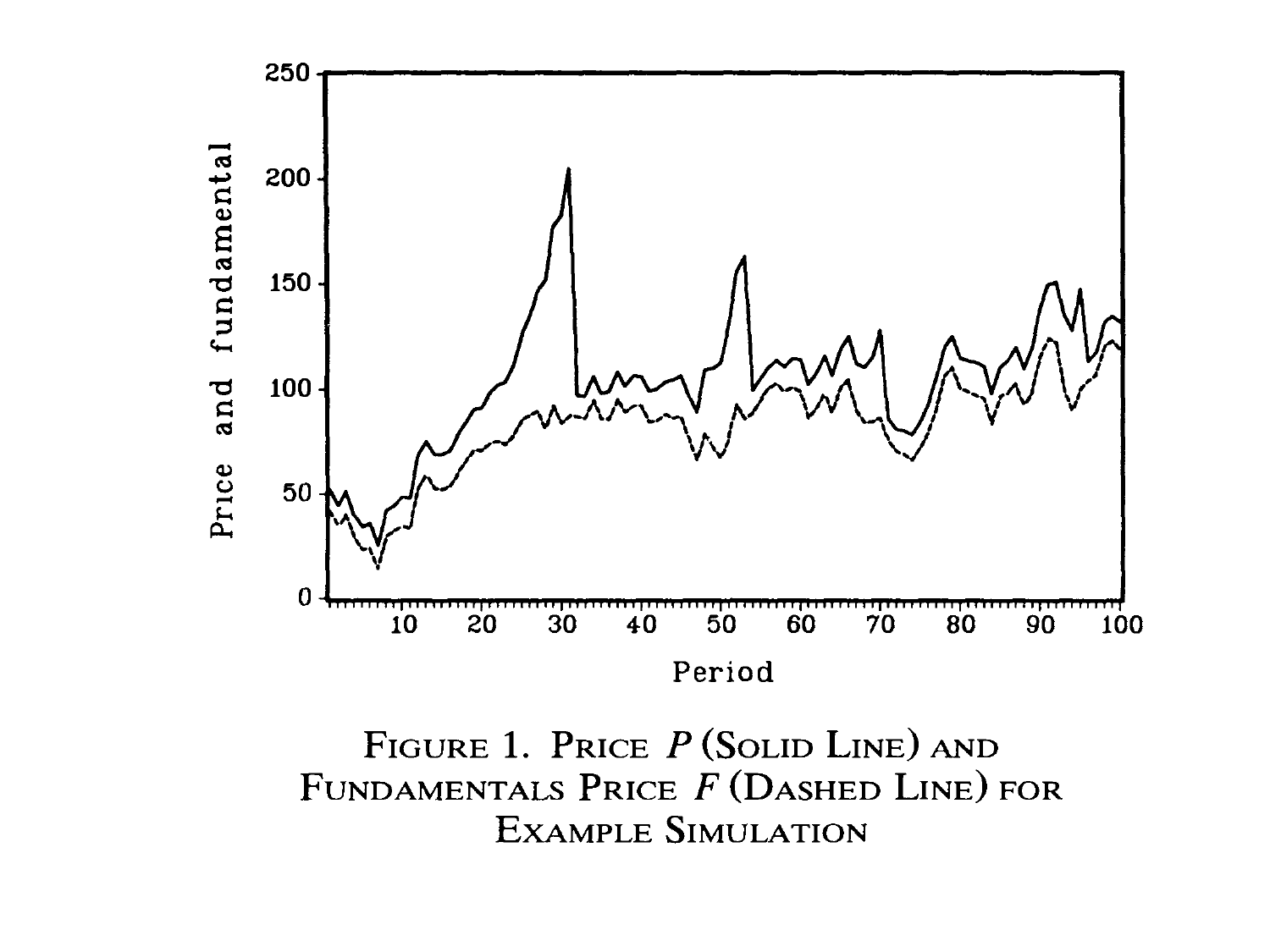Despite the apparent appeal of rational bubbles there are several objections to them:

(i) theoretical arguments against explosive solutions (that lean heavily on RE),

(ii) the assumed coordination of agents on a suitable and observable sunspot  $B_t$ , and

(iii) instability under adaptive learning.

We next consider this last point.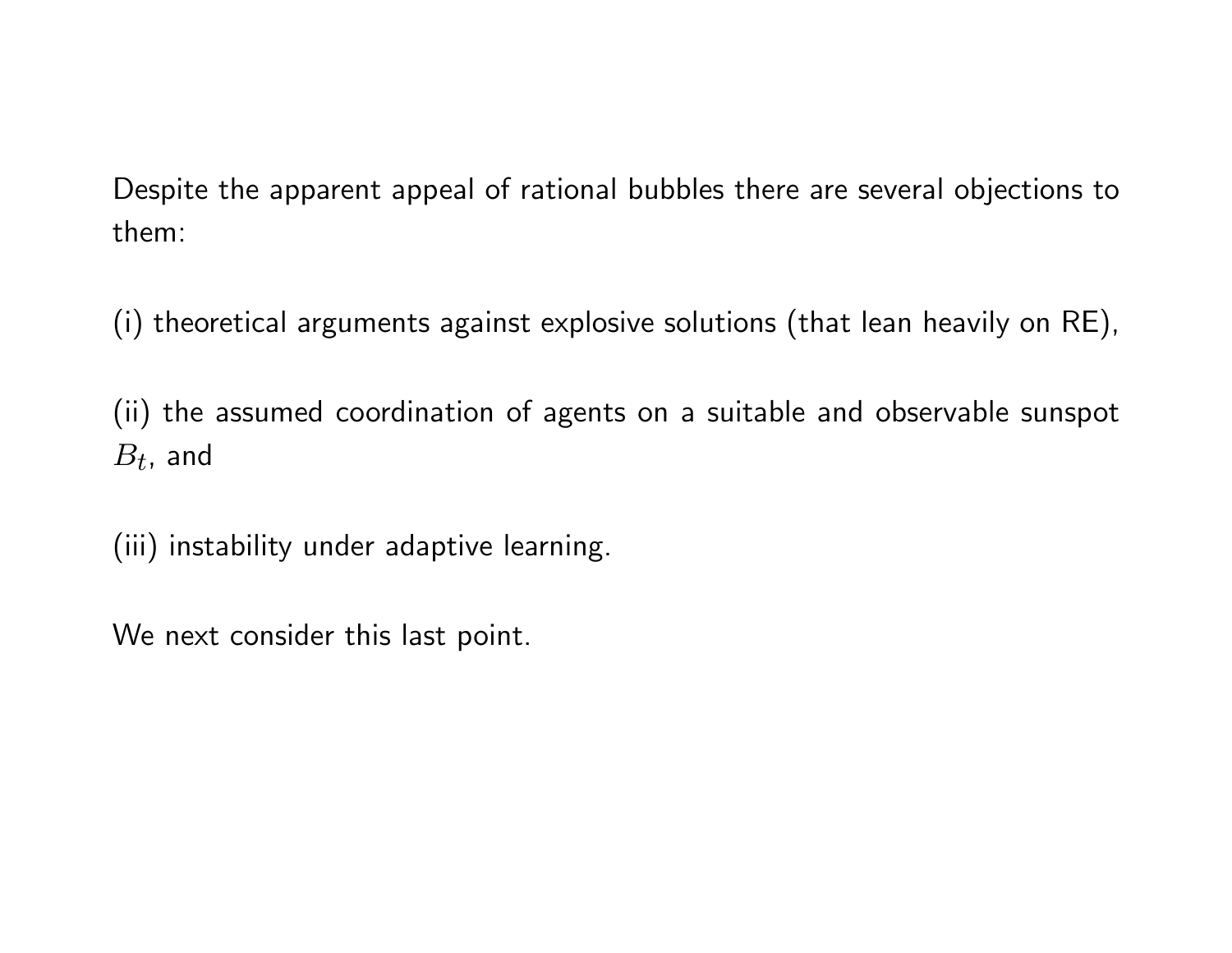Outline of Adaptive Learning Approach

- $\bullet$  At t, given exogenous and pre-determined variables, agents form expectations  $E_t^* p_{t+1}$  using a previously estimated forecasting model.
- $\bullet$   $E_t^* p_{t+1}$  together with the exogenous variables (e.g. dividends), determines the market ("temporary equilibrium") price  $p_t.$
- $\bullet$  Using time t data, the estimated forecast model parameters are then updated, e.g. by recursive least-squares.
- We then move to  $t + 1$ , and the process continues ...
- Is there convergence to RE or another stochastic process?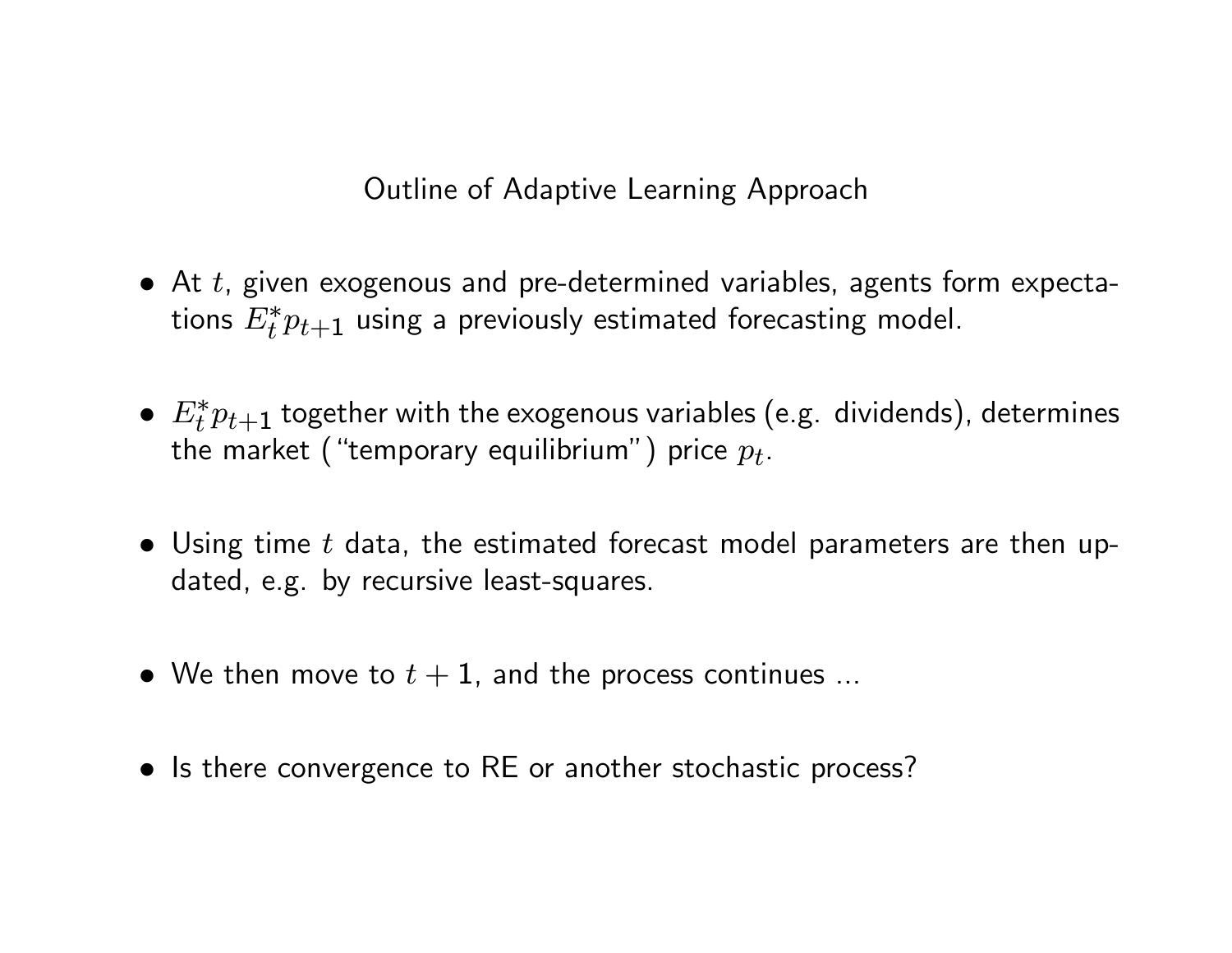### Instability of rational bubbles under adaptive learning

Consider again

$$
p_t = \beta E_t^* p_{t+1} + d_t,
$$

where now  $E_t^* p_{t+1}$  is the possibly nonrational expectation  $0 < \beta < 1$  and  $d_t$ is the dividend, assumed paid at the beginning of  $t$ .

To analyze stability under LS (least-squares) learning consider the special case

 $d_t = k + u_t,$  where  $u_t$  is white noise,

so that

$$
\bar{p}_t = (1 - \beta)^{-1} k + u_t.
$$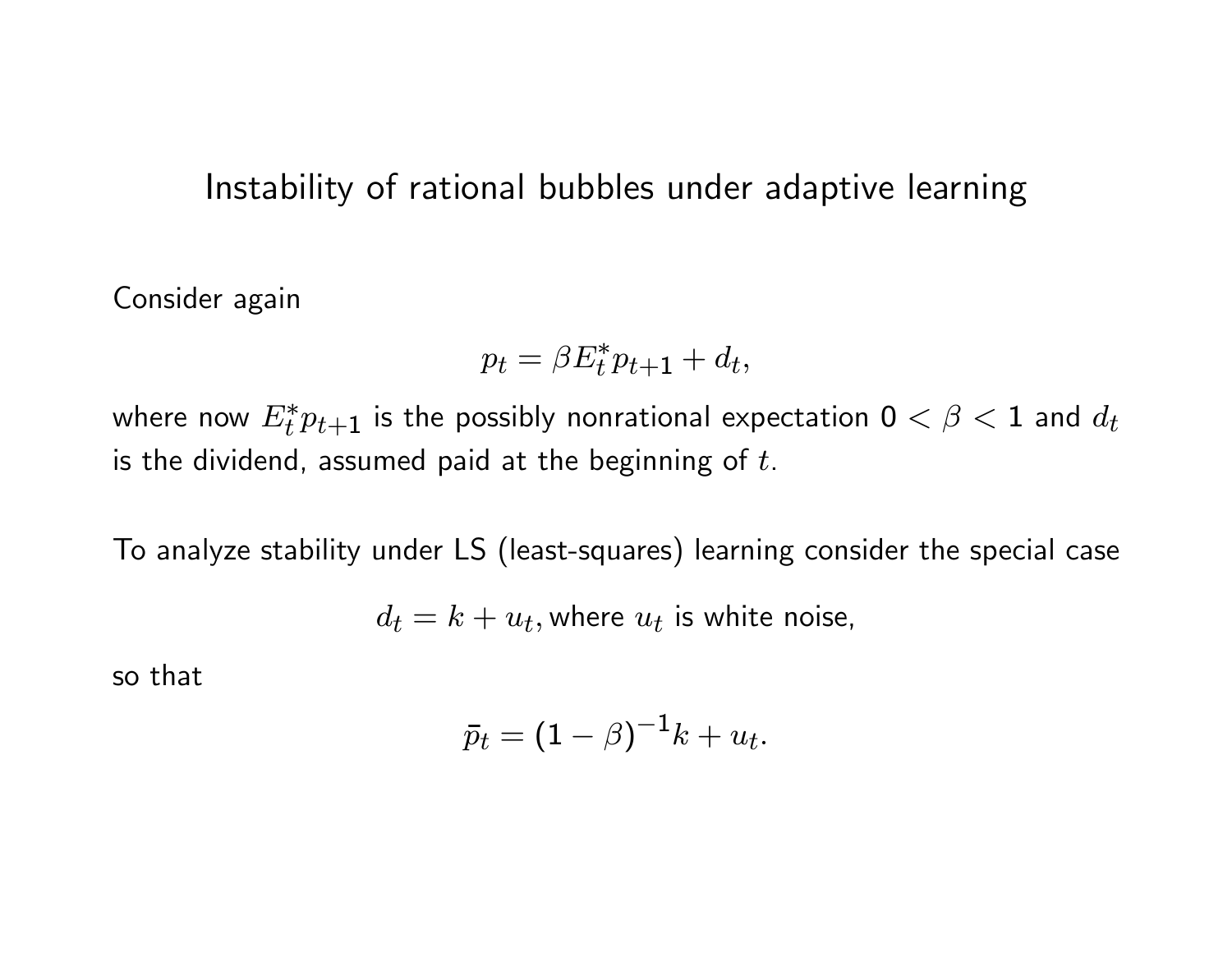We will see whether agents can learn the dynamics of the bubble. For any bubble  $B_t$ , since  $B_t = \beta E_t B_{t+1}$ , we can write

$$
B_{t+1} = \beta^{-1} B_t + \varepsilon_{t+1}
$$

for some martingale difference sequence (mds)  $\varepsilon_t.$  Using  $B_t = (\mathbb{1} - \beta^{-1} L) \varepsilon_t$ and allowing the mds to depend on  $u_t$  we can write the bubble solutions as

$$
p_t = -\beta^{-1}k + \beta^{-1}p_{t-1} - \beta^{-1}u_{t-1} + \zeta u_t + \varepsilon_t,
$$

where  $\zeta$  is arbitrary and  $\varepsilon_t$  is an arbitrary mds. Note explosive root in  $p_t.$ 

To look at stability under LS learning consider a perceived law of motion (PLM) general enough to include fundamentals and bubble solutions as special cases

$$
p_t = a + cp_{t-1} + h_0 u_t + h_1 u_{t-1} + f \epsilon_t.
$$

This gives 1-step ahead forecasts  $E_t^* p_{t+1} = a + c E_t^* p_t + h_1 u_t,$  or

$$
E_t^* p_{t+1} = a(1+c) + c^2 p_{t-1} + (h_1 + ch_0)u_t + ch_1 u_{t-1} + cf\epsilon_t.
$$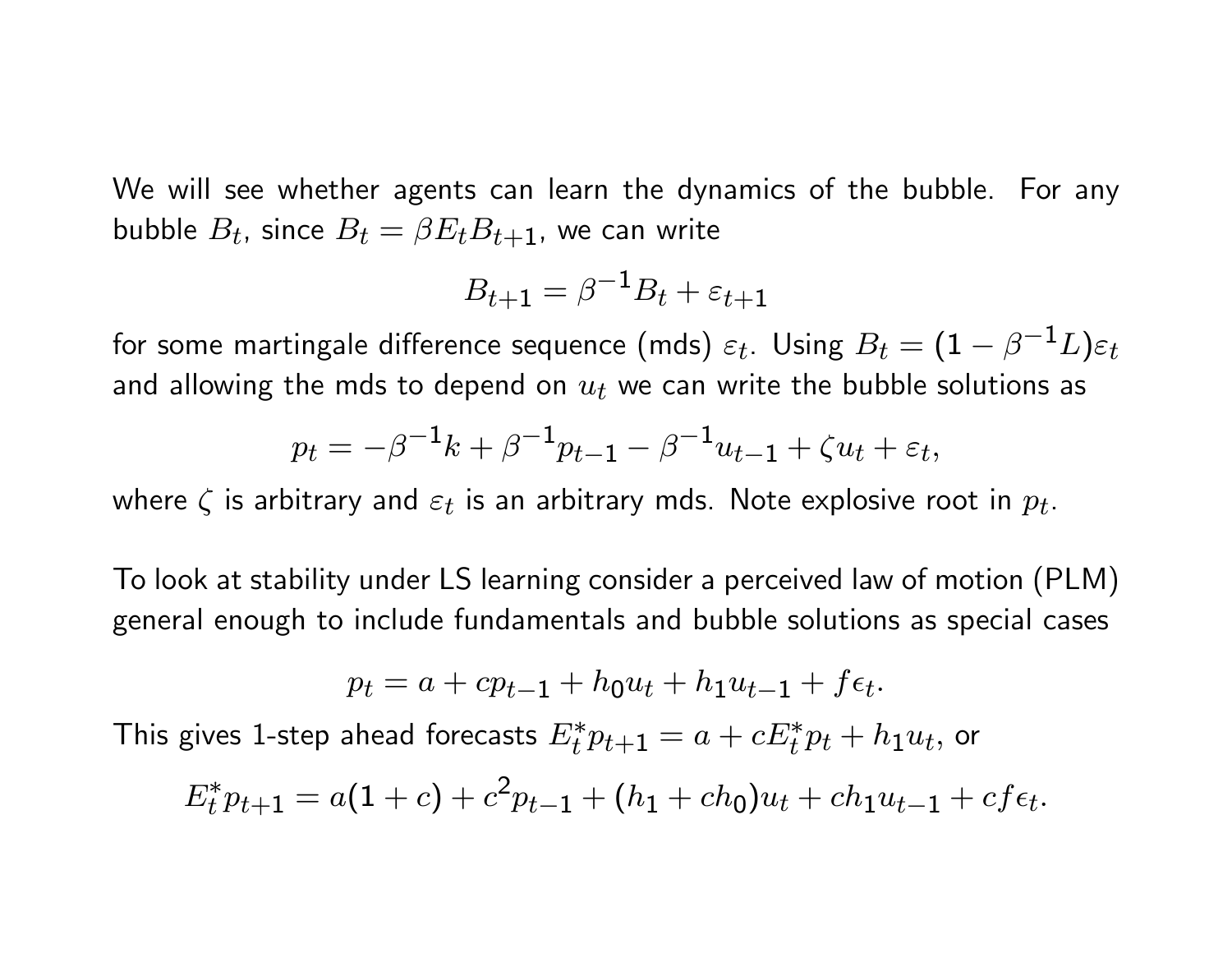Substituting into the model gives the corresponding actual law of motion (ALM)  $p_t = k + \beta a(1+c) + \beta c^2 p_{t-1} + (1+\beta(h_1 + ch_0))u_t + \alpha ch_1u_{t-1} + \alpha cf \epsilon_t.$ The  $T$  mapping from PLM to ALM is

 $T(a,c,h_0,h_1,f)=(k+\beta a(1+c),\beta c^2,(1+\beta(h_1+ch_0)),\beta ch_1,\beta cf).$ Fixed points of  $T$  include both fundamentals and bubble solutions

$$
\bar{a} = k(1 - \beta)^{-1}, \ \bar{c} = \bar{h}_1 = \bar{f} = 0, \ \bar{h}_0 = 1 \text{ and}
$$
  
\n $\bar{a} = -\beta^{-1}k, \ \bar{c} = \beta^{-1}, \ \bar{h}_1 = -\beta^{-1}, \text{ and } \bar{h}_0, \bar{f} \text{ arbitrary.}$ 

Stability under LS learning is generally governed by E-stability, i.e. by

$$
\frac{d\theta}{d\tau}=T(\theta)-\theta
$$

where  $\theta = (a, c, h_0, h_1, f)$ . The differential equation governing c is

$$
\frac{dc}{d\tau} = \beta c^2 - c.
$$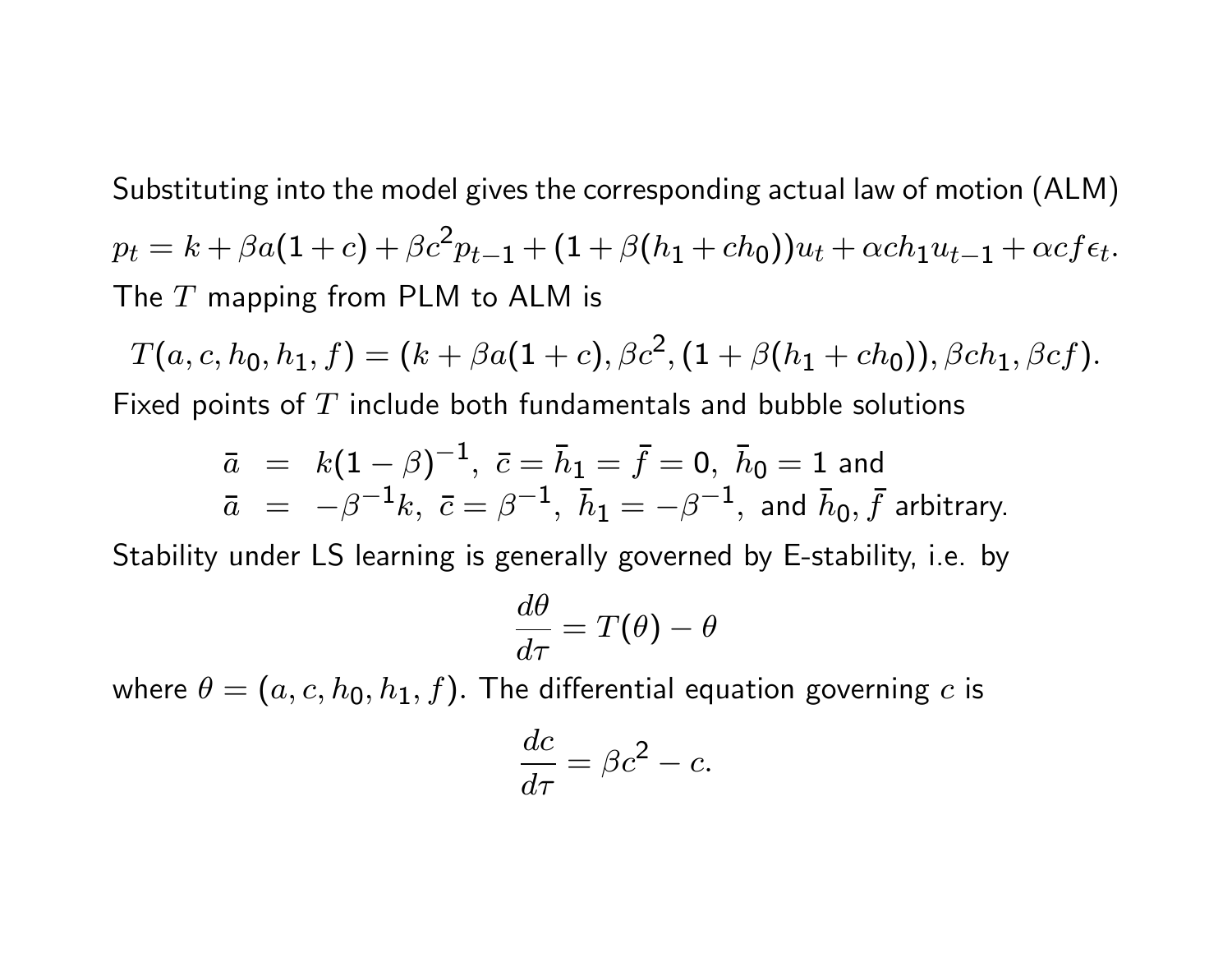

Learning Instability of Rational Bubble

The fundamentals coefficient  $\bar{c} = 0$  is locally stable, whereas the bubble value  $\bar c=\beta^{-1}$  is unstable.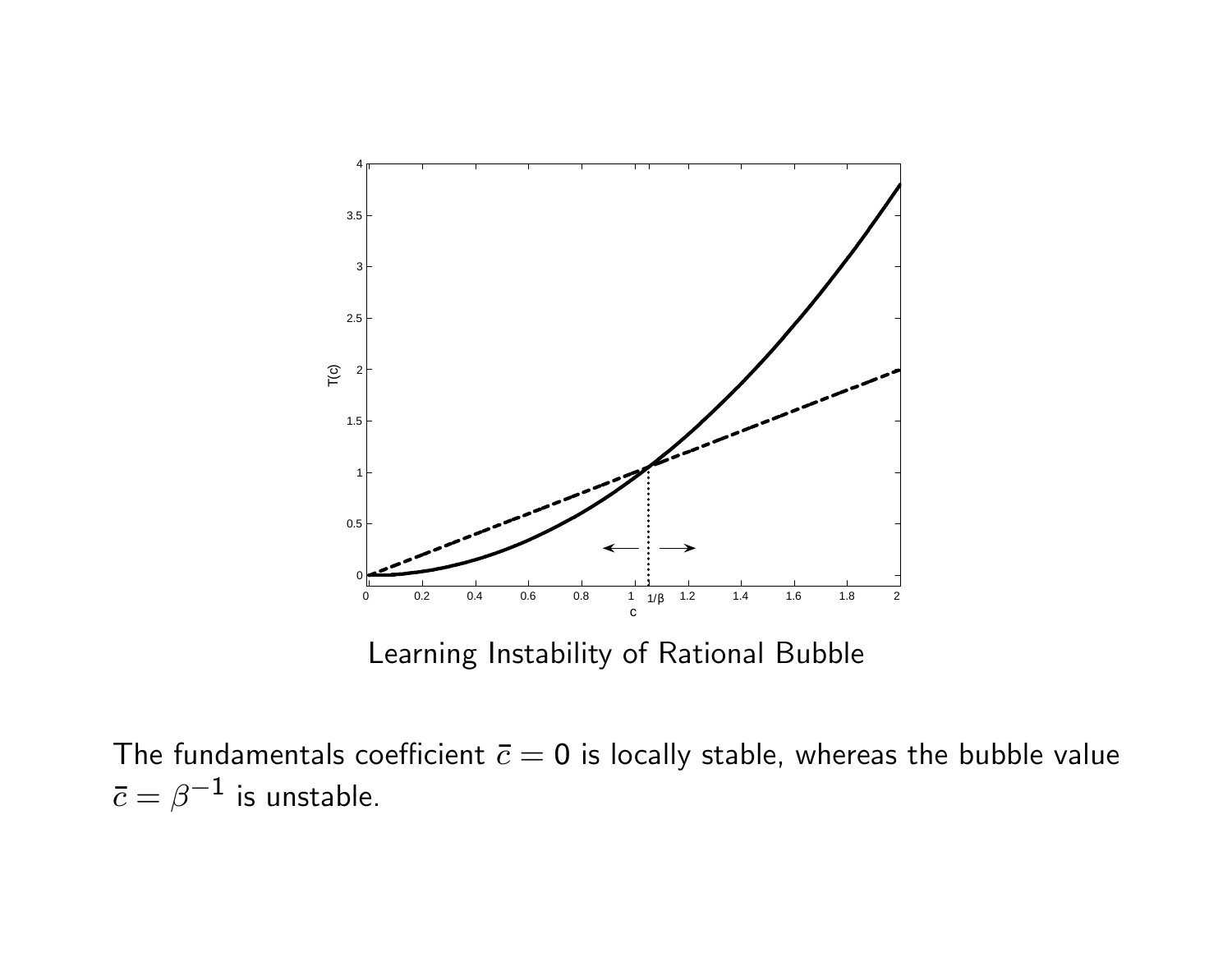Under LS learning initial estimates for the coefficient  $c$  will tend to either converge to zero (for initial beliefs less than  $\beta^{-1})$  or explode (for initial beliefs more than  $\beta^{-1}$ ).

If  $c \rightarrow 0$  then the other coefficients go to their fundamentals REE values.

This argument can be read as ruling out bubbles, but it can also be viewed as providing a source of bubbles, if they can be "tamed."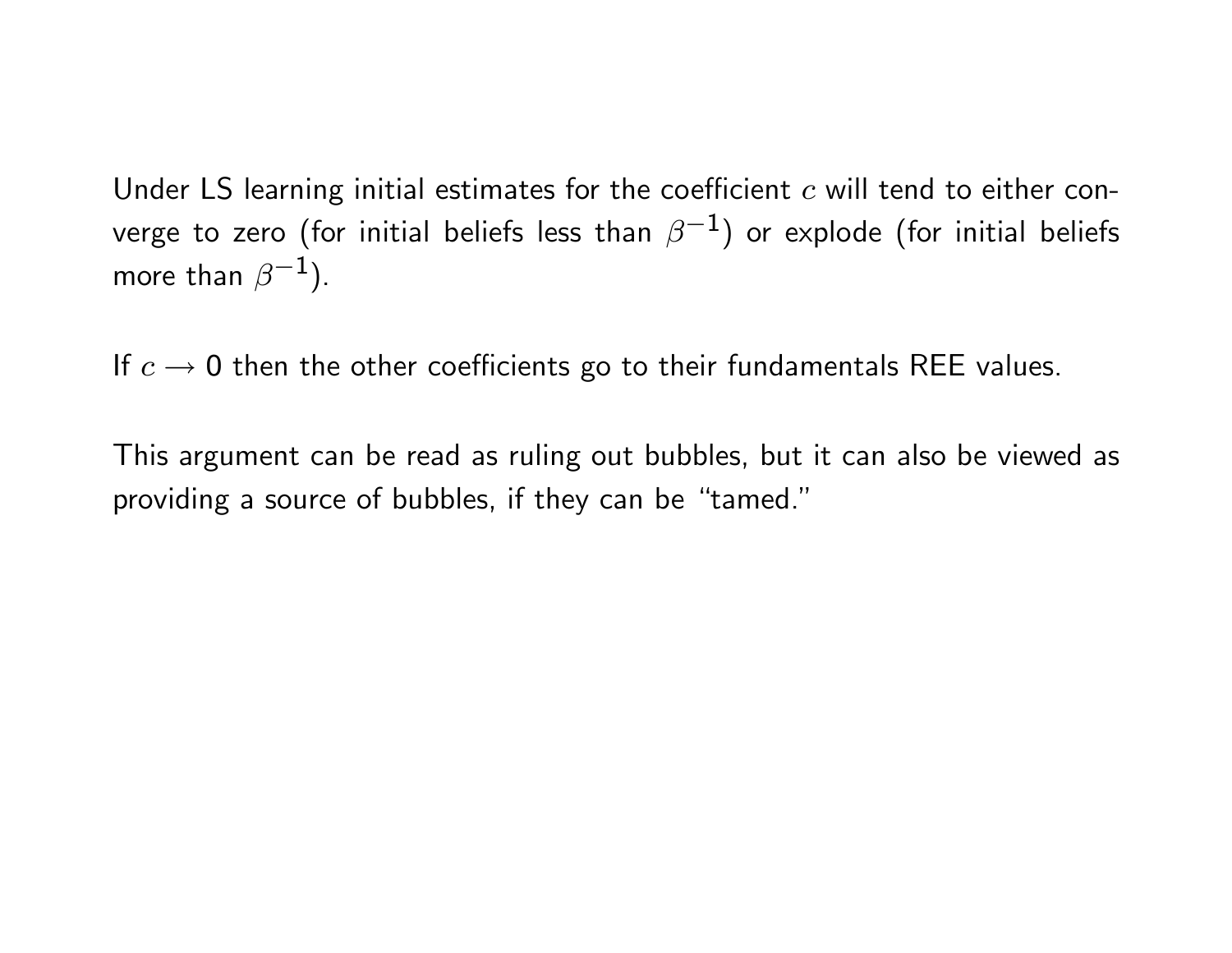### Asset-pricing under adaptive learning

I will next look at several ways to obtain interesting asset price dynamics under adaptive learning that are less radical than rational bubbles. Later I will return to (near-rational) bubbles under adaptive learning. Iíll review each of the following

- constant gain learning of fundamentals solution
- underparameterization of dynamics
- dynamic predictor selection: rules of thumb
- misspecification equilibrium (dynamic predictor selection with LS learning).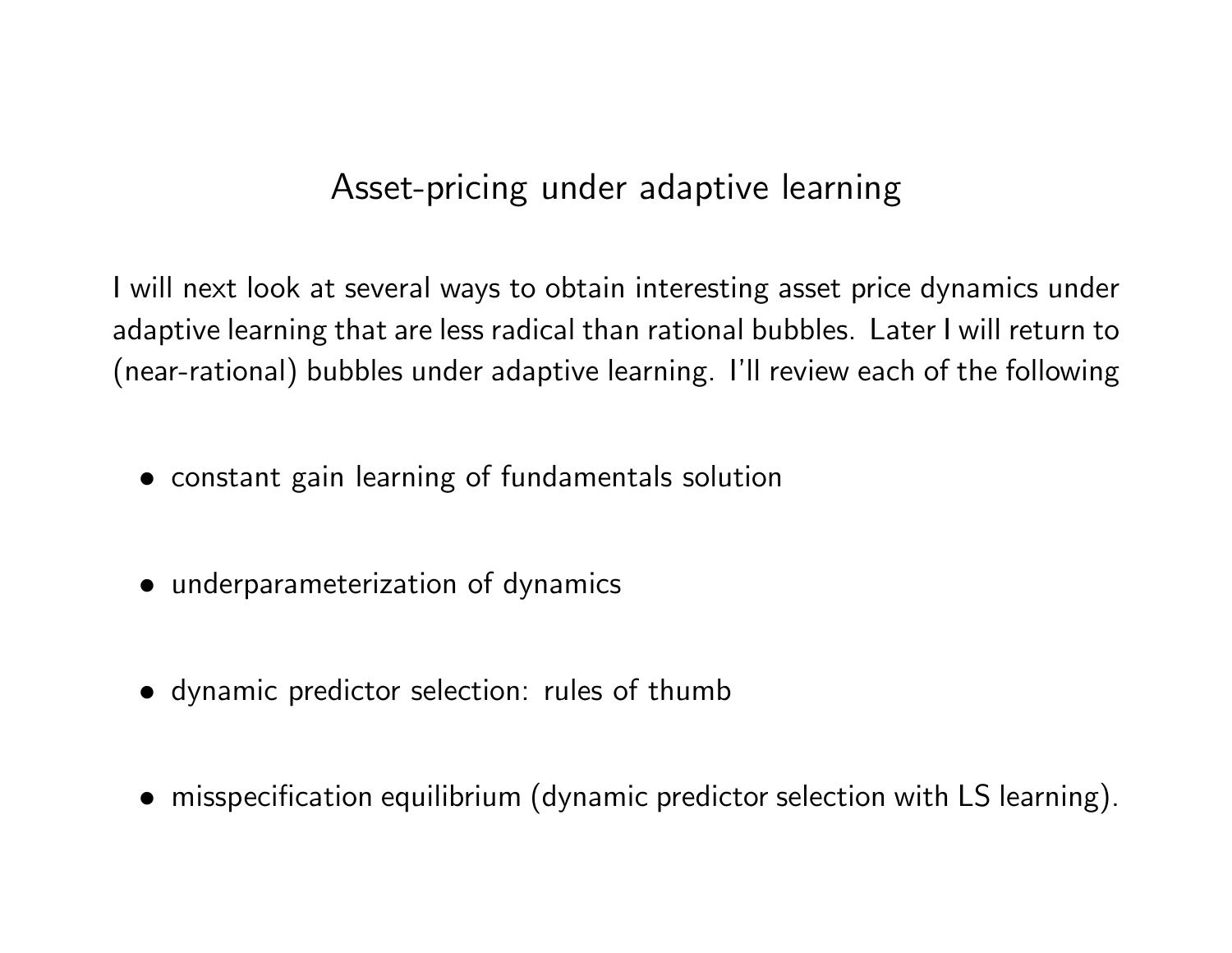#### Constant Gain Learning of Fundamentals Solution

This is a minimal deviation of adaptive learning to give persistent dynamics.

The idea goes back to Timmermann's (1993): transitional learning dynamics gives excess volatility. Constant gain learning, or "discounted LS", gives a constant weight to current data and discounts older data. This leads to persistent learning dynamics.

The motivation for constant gain learning is robustness to unknown structural change.

Simple example. Letting  $d_t = \alpha + v_t$ , where  $v_t$  is white noise we have

$$
p_t = \alpha + \beta E_t^* p_{t+1} + v_t.
$$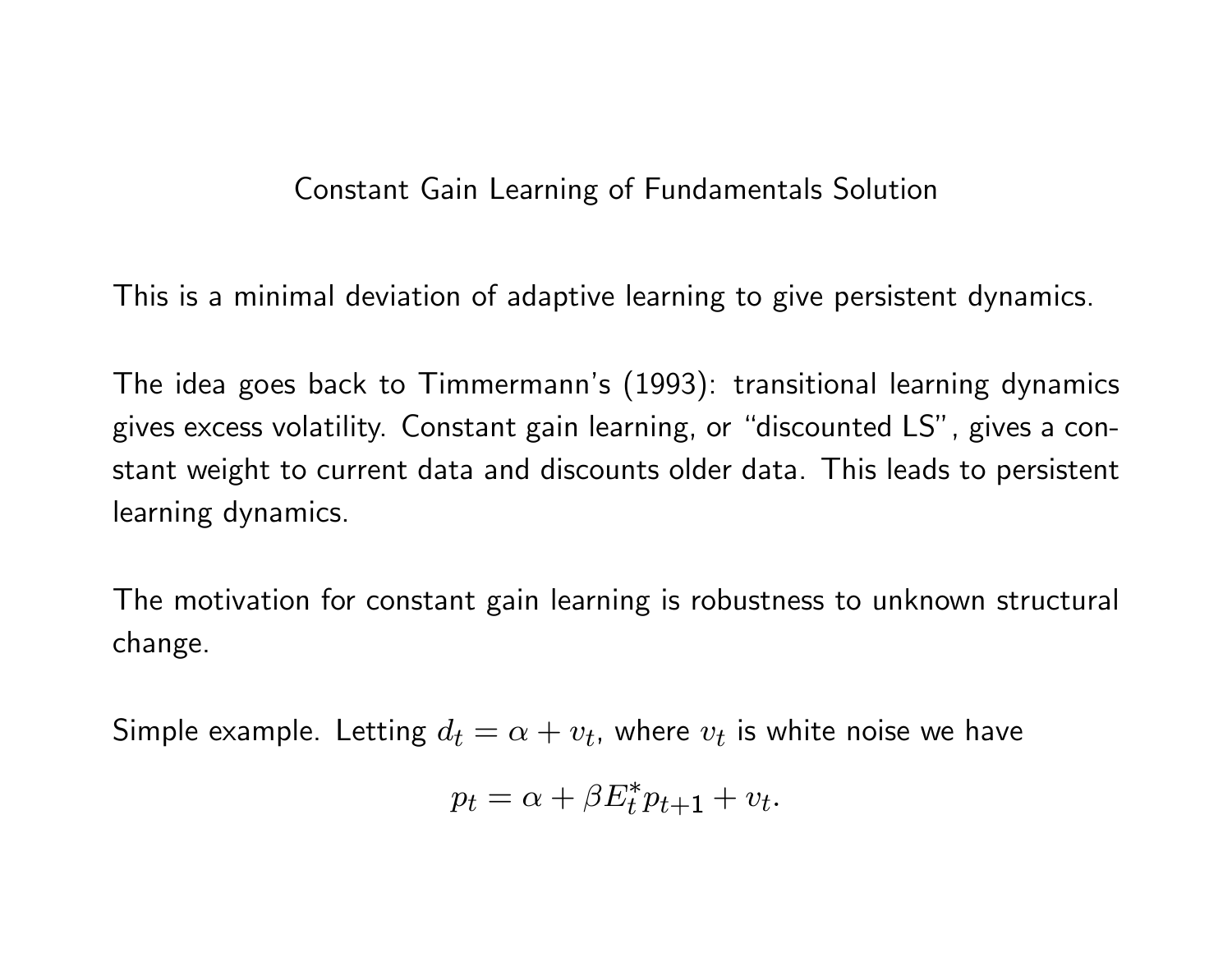The fundamentals solution is

$$
p_t = \bar{a} + v_t
$$
 where  $\bar{a} = (1 - \beta)^{-1} \alpha$ .

We suppose agents try to learn  $\bar{a}$  statistically by running a regression on an intercept.

Under ordinary LS learning we have

$$
a_t = a_{t-1} + t^{-1}(p_{t-1} - a_{t-1}),
$$
  
\n
$$
E_t^* p_{t+1} = a_t,
$$
  
\n
$$
p_t = \alpha + \beta a_t + v_t.
$$

It can be shown that  $a_t \to \bar{a}$  as  $t \to \infty$ , i.e. LS learning converges to the fundamentals solution.

Now replace  $t^{-1}$  by  $0<\gamma< 1$  (e.g.  $\gamma=$  0.05). Then  $a_t = a_{t-1} + \gamma(p_{t-1} - a_{t-1}).$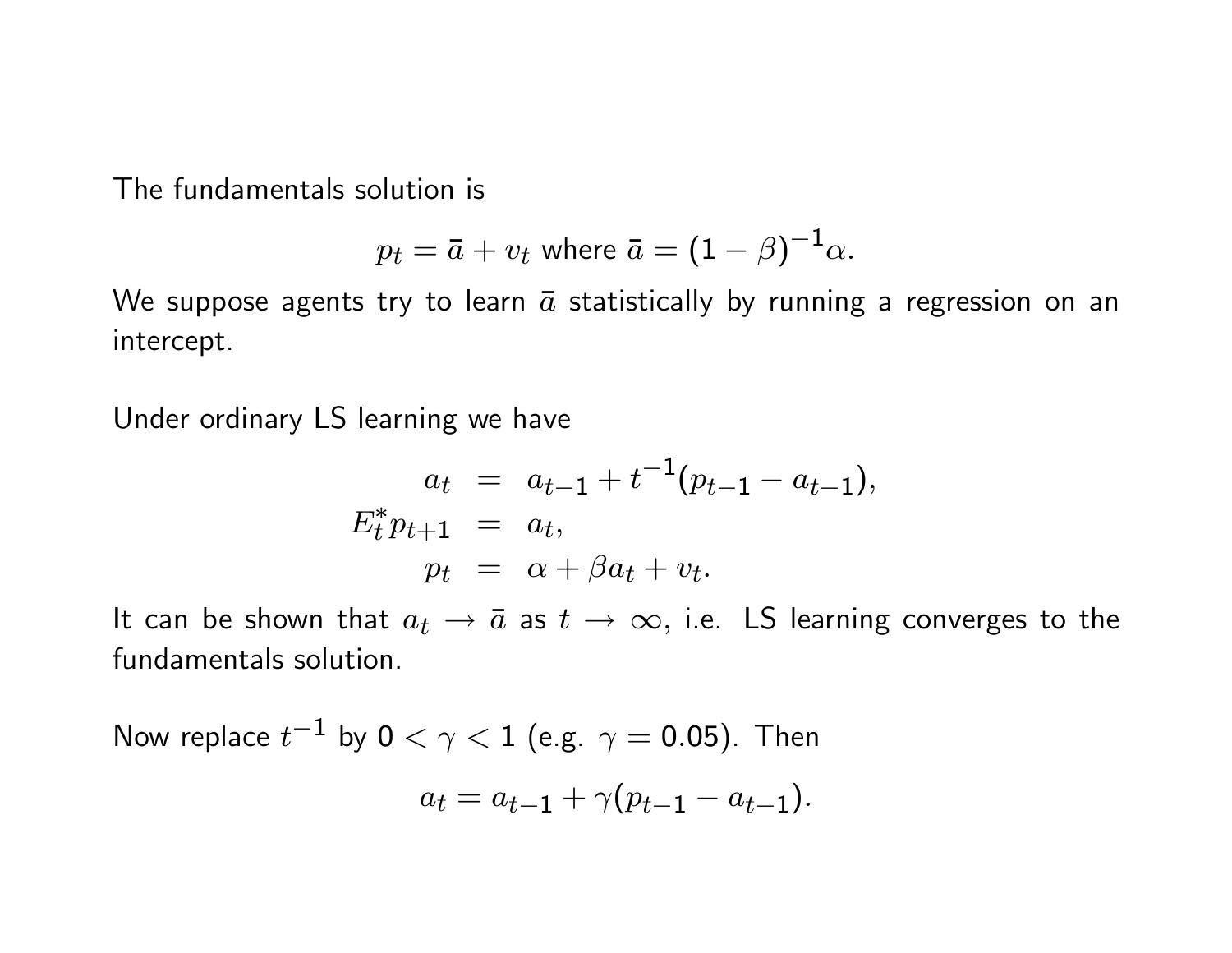Using  $E_t^* p_{t+1} = a_t$  and  $p_t = \alpha + \beta a_t + v_t$  it can be shown that

$$
p_t = (1 - \gamma(1 - \beta))p_{t-1} + \alpha\gamma + v_t - (1 - \gamma)v_{t-1}.
$$

with (asymptotic) variance

$$
\mathsf{var}(p_t) = \left(\frac{1+(1-\gamma)(1-2\beta)}{1+(1-\gamma)(1-2\beta)-\gamma\beta^2}\right)\mathsf{var}(v_t).
$$

See Evans and Honkapohja (2001) for details. Constant gain learning leads to excess volatility. With  $\beta = 0.99$  and  $\gamma = 0.02$ , var $(p_t)$  is twice that of RE.

Can be extended to more general  $d_t$  processes, in which agents regress  $p_t$  on  $d_t$  (and possibly lags).

The results carry over to infinite-horizon PV (present value) pricing.

Another application: exchange rates and the forward premium puzzle (Chakraborty and Evans, JME 2008).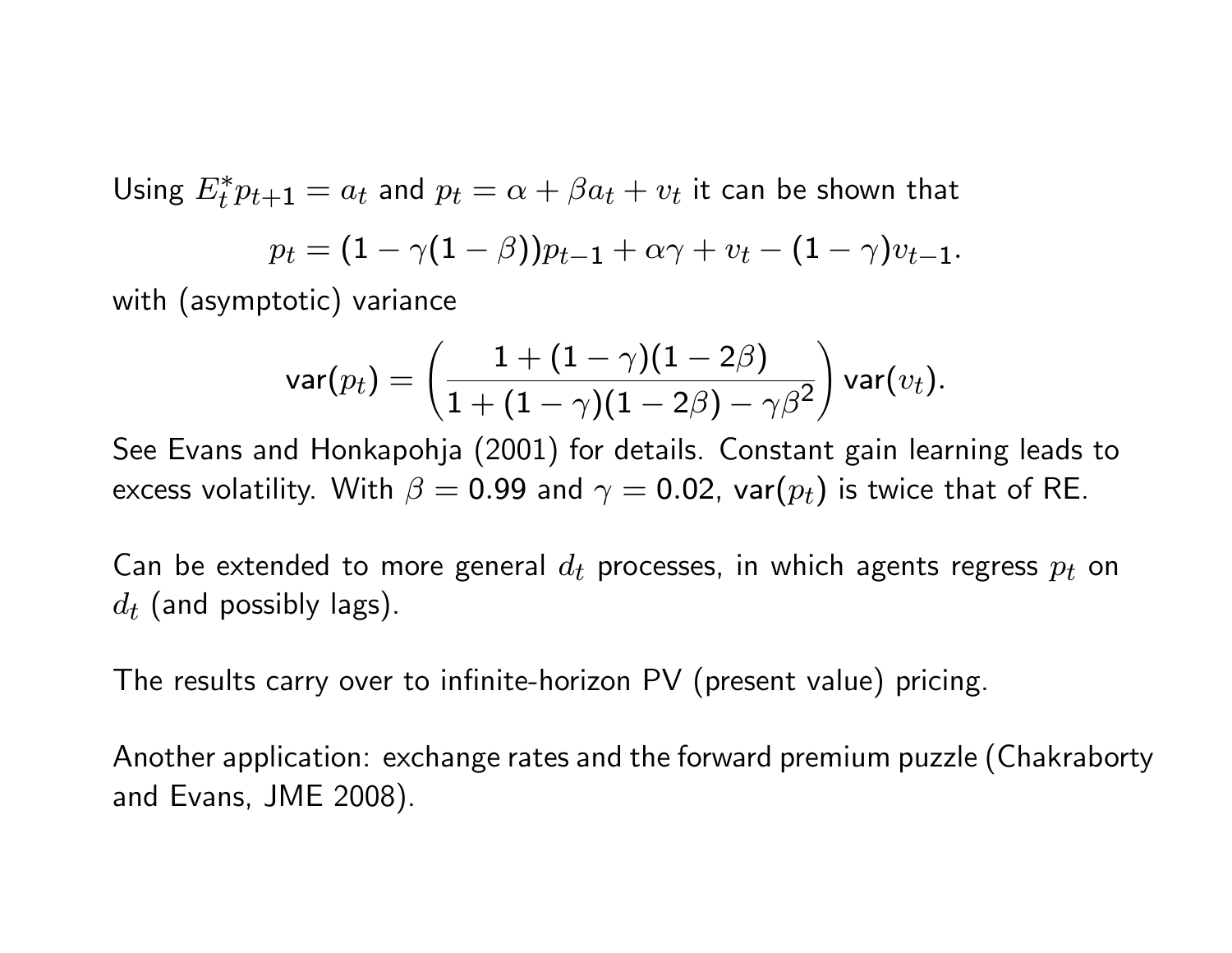#### Underparameterization of Dynamics

Another 'small' deviation from RE: If agents use a misspecified model to forecast this can also lead to novel dynamics. An example is Fuster, Hebert and Laibson (NBER Macro Annual, 2011).

They assume  $\Delta d_t \sim AR(n)$  where n is large (e.g.  $n = 30$ ), but agents fit a parsimonious model with  $n < 10$ . In the data  $d_t$  appears mean-reverting over long periods, if we choose  $n$  large, but if we fit an  $AR(n)$  with  $n$  small, forecasts extrapolate dividend shocks.

Using a Lucas-type model with CARA preferences they show this can fit many asset price anomalies.

From the adaptive learning viewpoint this is an RPE (restricted perceptions equilibrium). It would be natural to also add LS learning of the forecast rule parameters.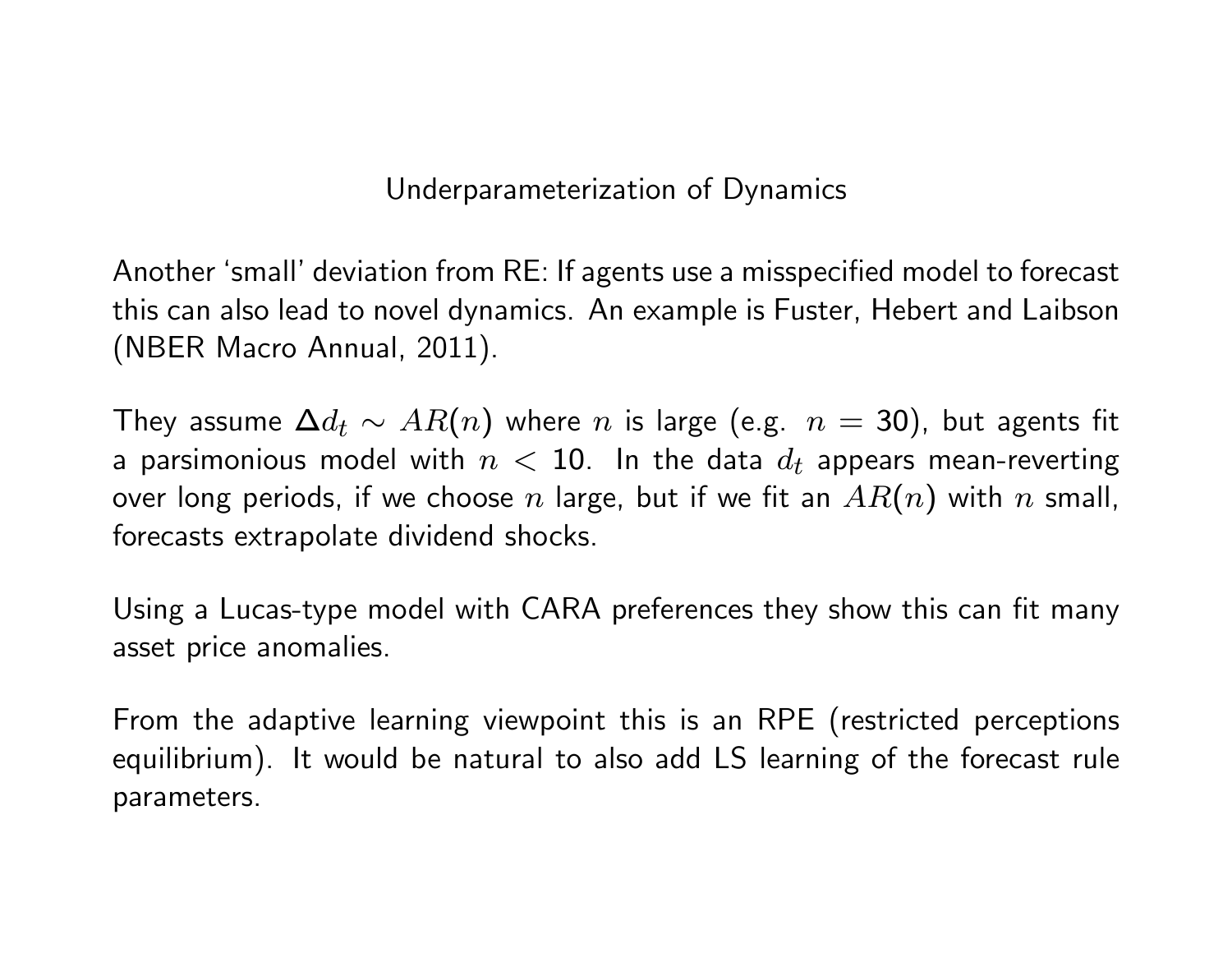#### Dynamic Predictor Selection with Rules of Thumb

Another approach to asset pricing with bounded rationality emphasizes heterogeneous expectations and rules of thumb. Brock and Hommes (JEDC, 1998) is an example. Hommes and coauthors have many recent applications.

The set-up has the usual 1-step ahead structure, except that there is additionally an asset supply shock (due to new issues, repurchases, insider lock-up, etc.), and the equation arises from mean-variance preferences.

Each agent type  $j = 1, \ldots, J$  solves

$$
\max_{z_j} RW_t + E_t^j (p_{t+1} + y_{t+1} - Rp_t) z_{jt} - \frac{a}{2} \sigma^2 E_t^j z_{jt}^2
$$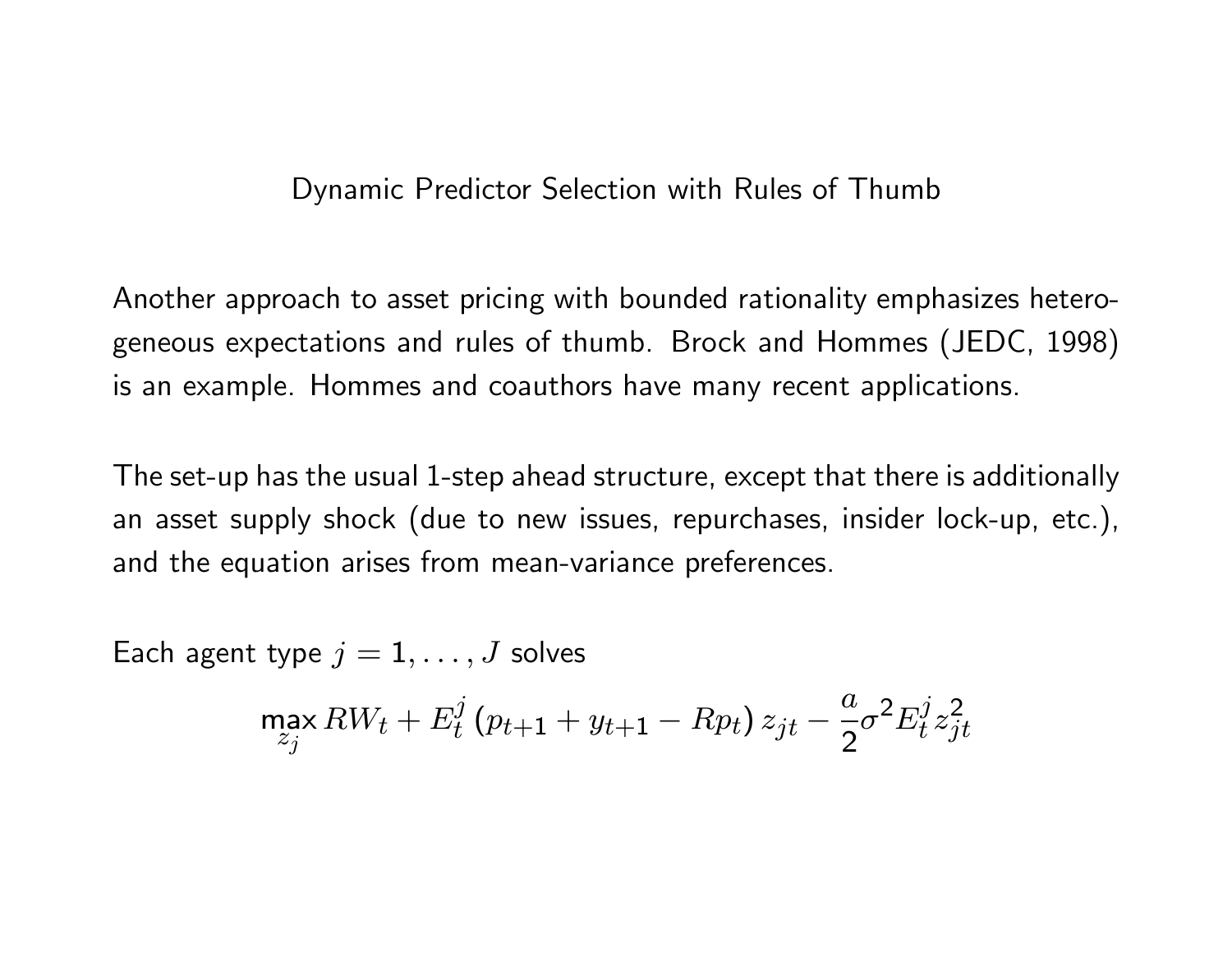where  $\sigma^2=Var_t(p_{t+1}+y_{t+1}-Rp_t)$  is the subjective conditional variance of the excess rate of return, assumed constant over time. This leads to the risky asset demand for type  $j$  of

$$
z_{jt}=\frac{1}{a\sigma^2}E_t^j\left(p_{t+1}+y_{t+1}-Rp_t\right)
$$

Financial market equilibrium requires that price adjusts to ensure market clearing. For simplicity assume  $J = 2$ .

Let  $n$  denote the fraction of agents with expectations  $E_t^{\mathbf{1}}.$  In equilibrium,

$$
nz_{1t} + (1-n)z_{2t} = z_{st}
$$

which leads to the equilibrium process for stock prices,

$$
p_t = \beta \left[ nE_t^1 p_{t+1} + (1-n)E_t^2 p_{t+1} \right] + \beta \rho y_t - \beta a \sigma^2 z_{st}
$$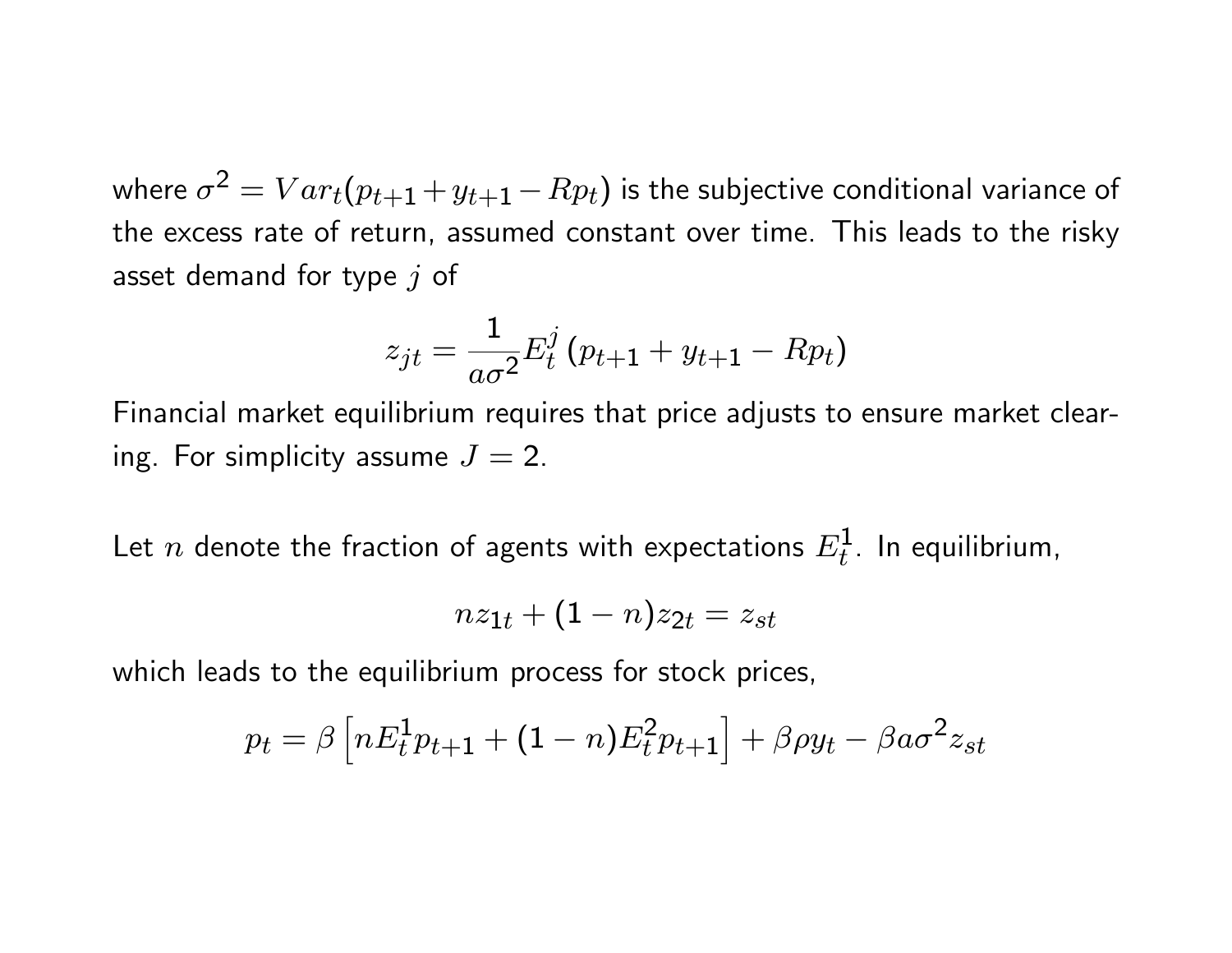Belief types  $j = 1, 2$  are selected from some simple rules, e.g.

$$
p_{t+1}^{e} = 0.65p_{t-1} + 0.35p_t^{e}
$$
, adaptive expectations  

$$
p_{t+1}^{e} = p_{t-1} + 1.3(p_{t-1} - p_{t-2})
$$
, strong trend-setting.

The proportions of agents using each rule depend on forecast performance

$$
U_{j,t} = \pi_{j,t-1} + \eta U_{j-1,t}
$$
 where  $0 \le \eta < 1$ ,

where  $\pi_{j,t-1}$  is the rate of return obtained last period using forecast rule j, and  $n_{j,t}$  is given by the logit formula

$$
n_{1,t}=\exp(\psi U_{1,t})/(\exp(\psi U_{1,t})+\exp(\psi U_{2,t})) \text{ and } n_{2,t}=1-n_{1,t},
$$

where  $\psi > 0$  measures the 'intensity of choice.'

Brock and Hommes show that complex price dynamics, including bubble-like behavior, can arise with this set-up.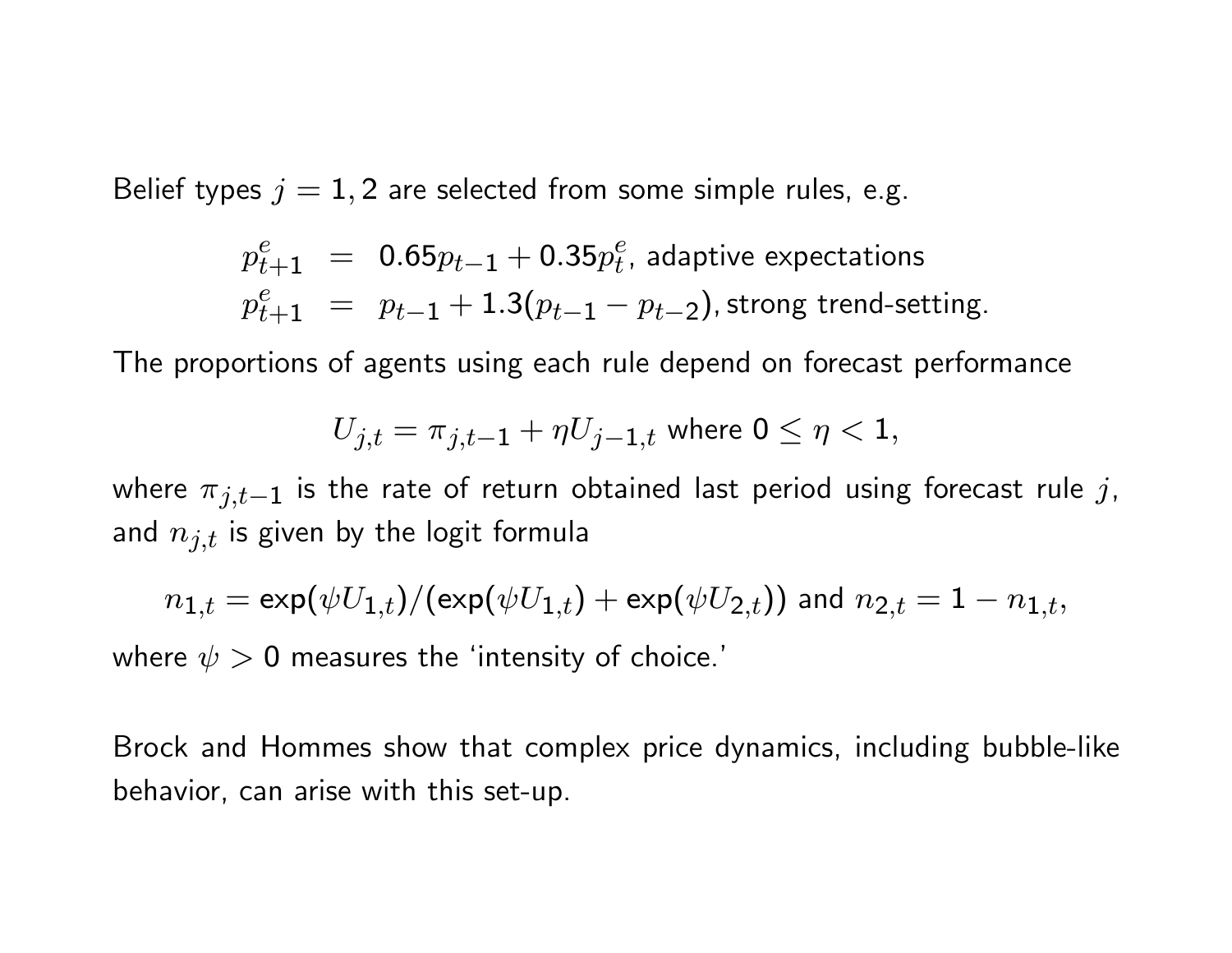Dynamic predictor selection with least-squares learning

Branch and Evans (Rev. Financial Studies, 2010)

Branch and Evans (2010) use an approach that combines dynamic predictor selection with LS learning.

As with BH we assume that agents select between alternative underparameterized forecasting models.

However we assume that each forecasting model regresses  $p_t$  on an explanatory variable. The exogenous observables, dividends  $\hat{y}_t$  and share supply  $\hat{z}_{st}$ , are  $AR(1)$ :

$$
\hat{y}_t = (1 - \rho)y_0 + \rho \hat{y}_{t-1} + \varepsilon_t
$$
  

$$
\hat{z}_{st} = (1 - \phi)s_0 + \phi \hat{z}_{s,t-1} + v_t.
$$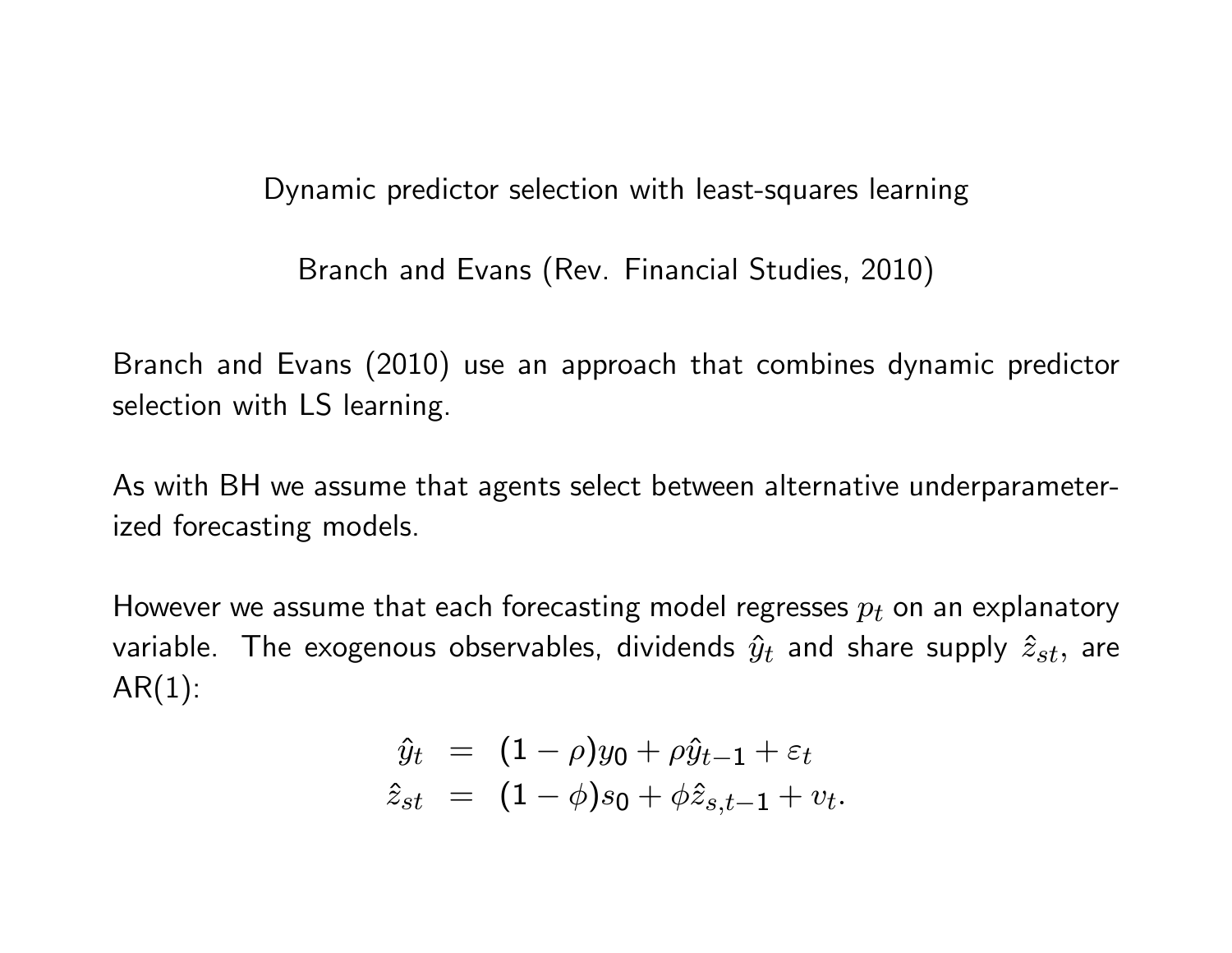The two forecasting models use either

$$
PLM_1 : p_t = b_0^1 + b_1^1 \hat{y}_t + \eta_t
$$
  

$$
PLM_2 : p_t = b_0^2 + b_1^2 \hat{z}_{st} + \eta_t.
$$

Agents choose between these two alternative misspecified forecasting models, each updated using LS learning.

Motivation: forecasters recommend using parsimonious models.

We show theoretically that in this set-up there can be multiple "misspecification equilibria" in which agents mainly use one of the two models. These have different expected rates of return and different measures of risk.

Let  $F=U_{\bf 1}-U_{\bf 2}$  where  $U_j$  is risk-adjusted expected excess returns.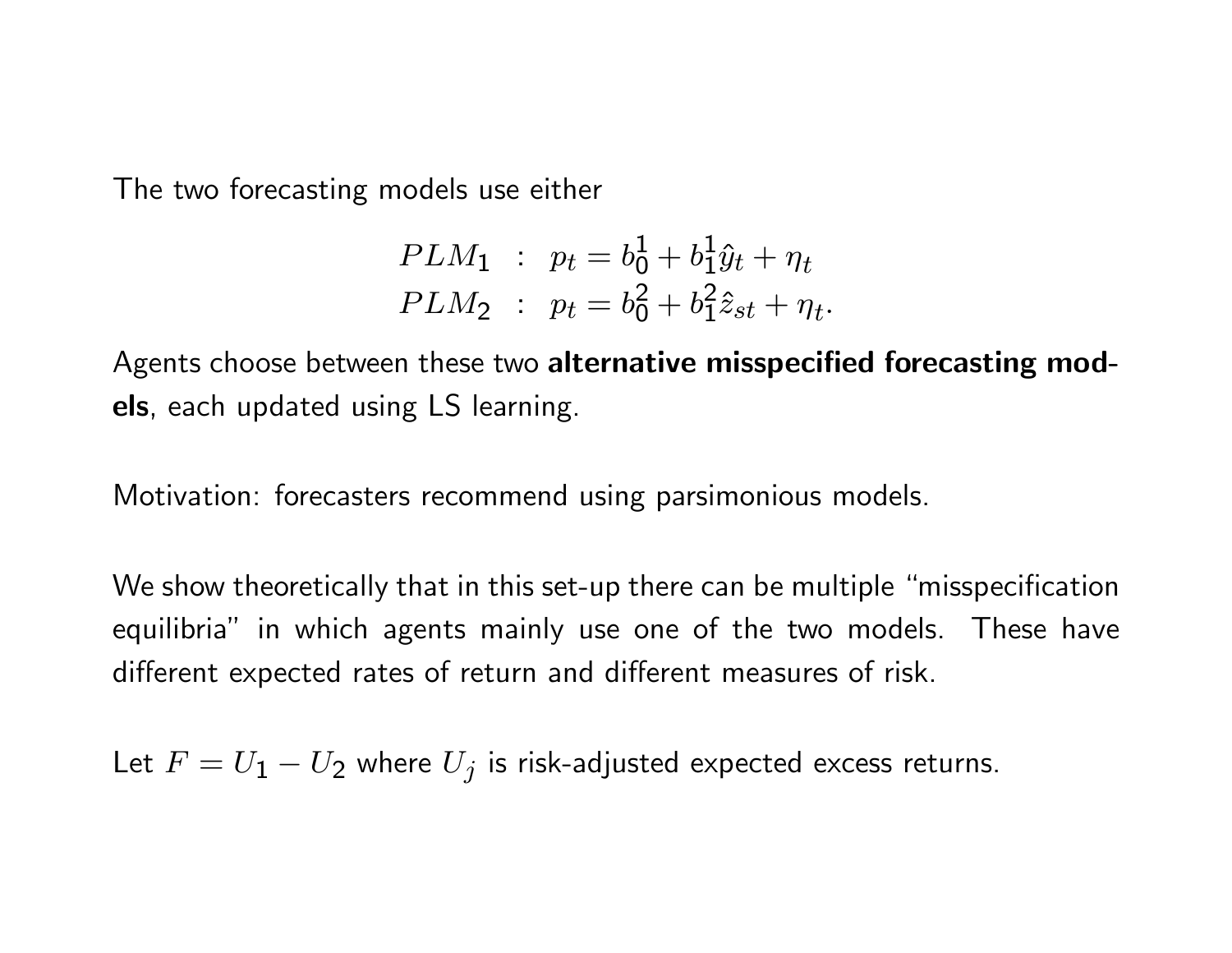

Multiple equilibria for large  $\psi$ . n is proportion using model 1 vs. model 2.  $n \rightarrow 0$  and  $n \rightarrow 1$  are both equilibria.

We then add constant-gain adaptive learning of (i) coefficients of each PLM,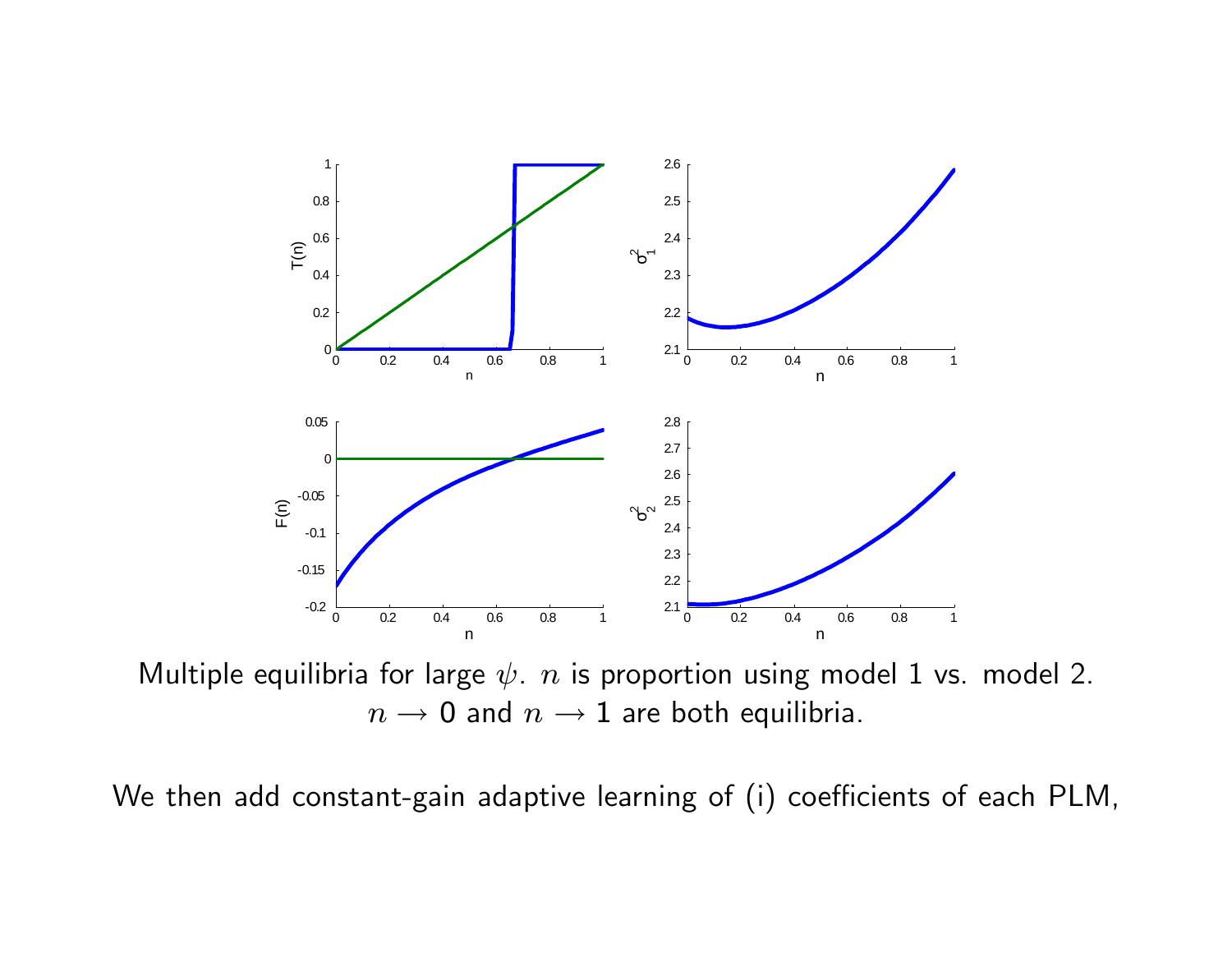(ii) estimates of fitness for each PLM. Under real-time learning this can generate a pattern of regime-switching and parameter drift, as agents shift periodically between a high return-high risk equilibrium and a low return-low risk equilibrium. This can match empirical regime-switching models.

These qualitative results hold even if a bivariate regime-switching model is included as a third forecasting model. This would include RE as a special case. But with finite gains the economy under learning tend to switch between all three forecasting models and regime-switching in the data is reinforced.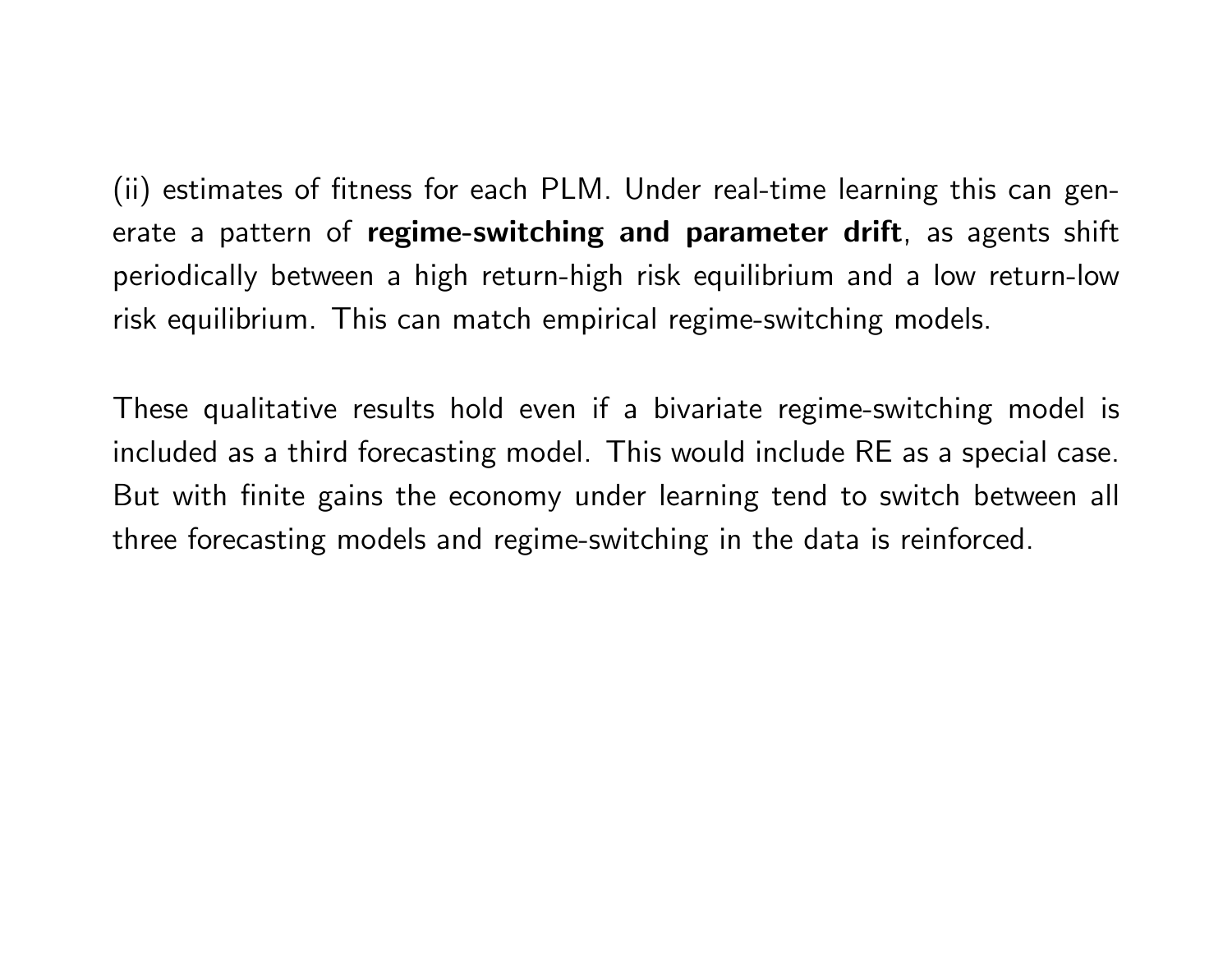### Learning about Risk and Return: a simple model of bubbles and crashes

(Branch and Evans, AEJ Macro 2011)

Thus, this vast increase in the market value of asset claims is in part the indirect result of investors accepting lower compensation for risk. Such an increase in market value is too often viewed by market participants as structural and permanent . . . Any onset of increased investor caution elevates risk premiums and, as a consequence, lowers asset values and promotes the liquidation of the debt that supported higher asset prices. This is the reason that history has not dealt kindly with the aftermath of protracted periods of low risk premiums.

Alan Greenspan (2005).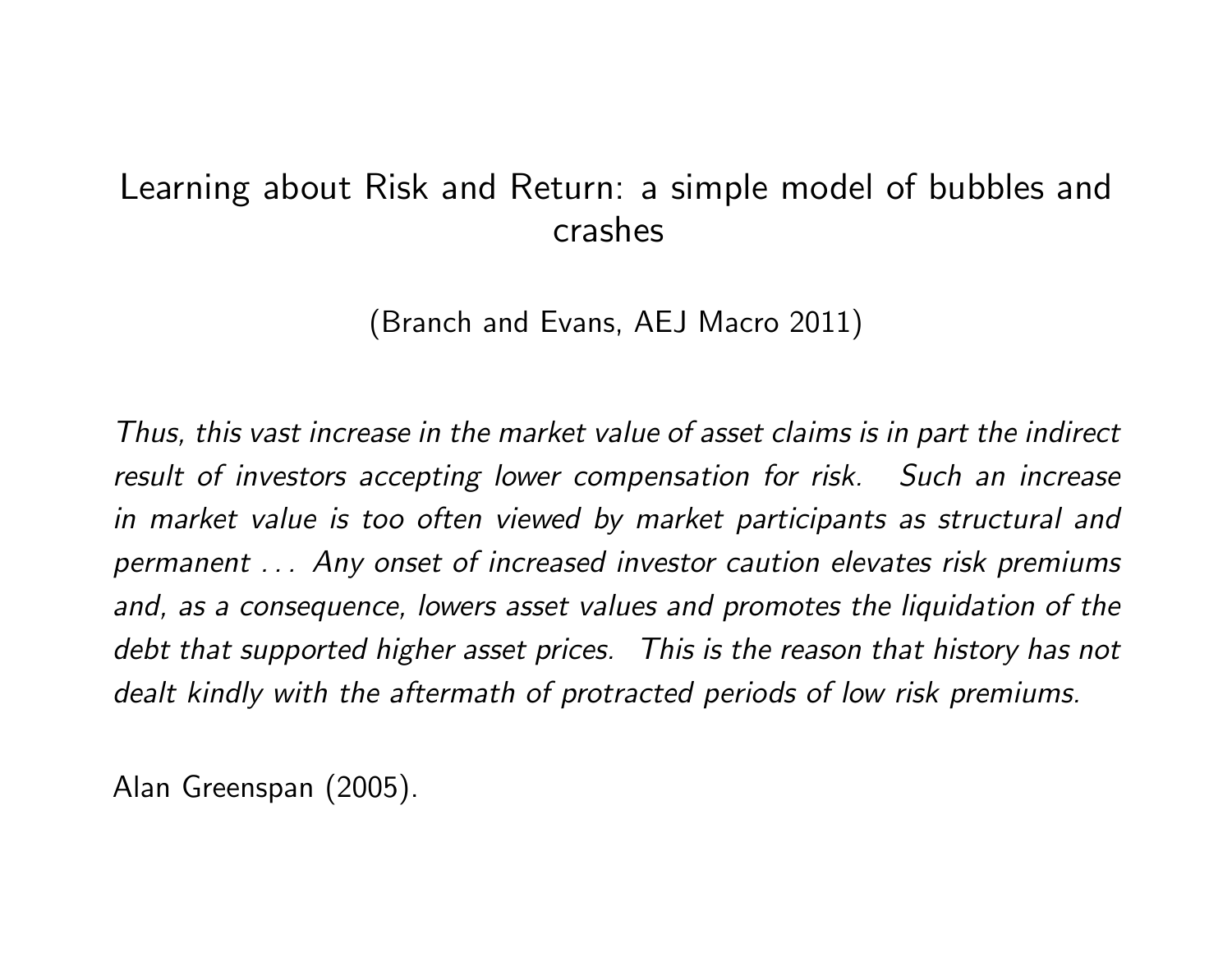We now come back to bubbles and try to tame them under adaptive learning.

We need a mechanism to prevent prices from exploding to infinity (or to zero). Three natural possibilities:

1) Impose a "projection facility" on forecasts that prevents forecasts from becoming too extreme (e.g. Adam, Marcet & Nicolini).

2) Ensure a proportion of "fundamental" forecasters in the economy (e.g. Hommes & colleagues)

3) Include a role for estimates of risk (Branch & Evans, 2011).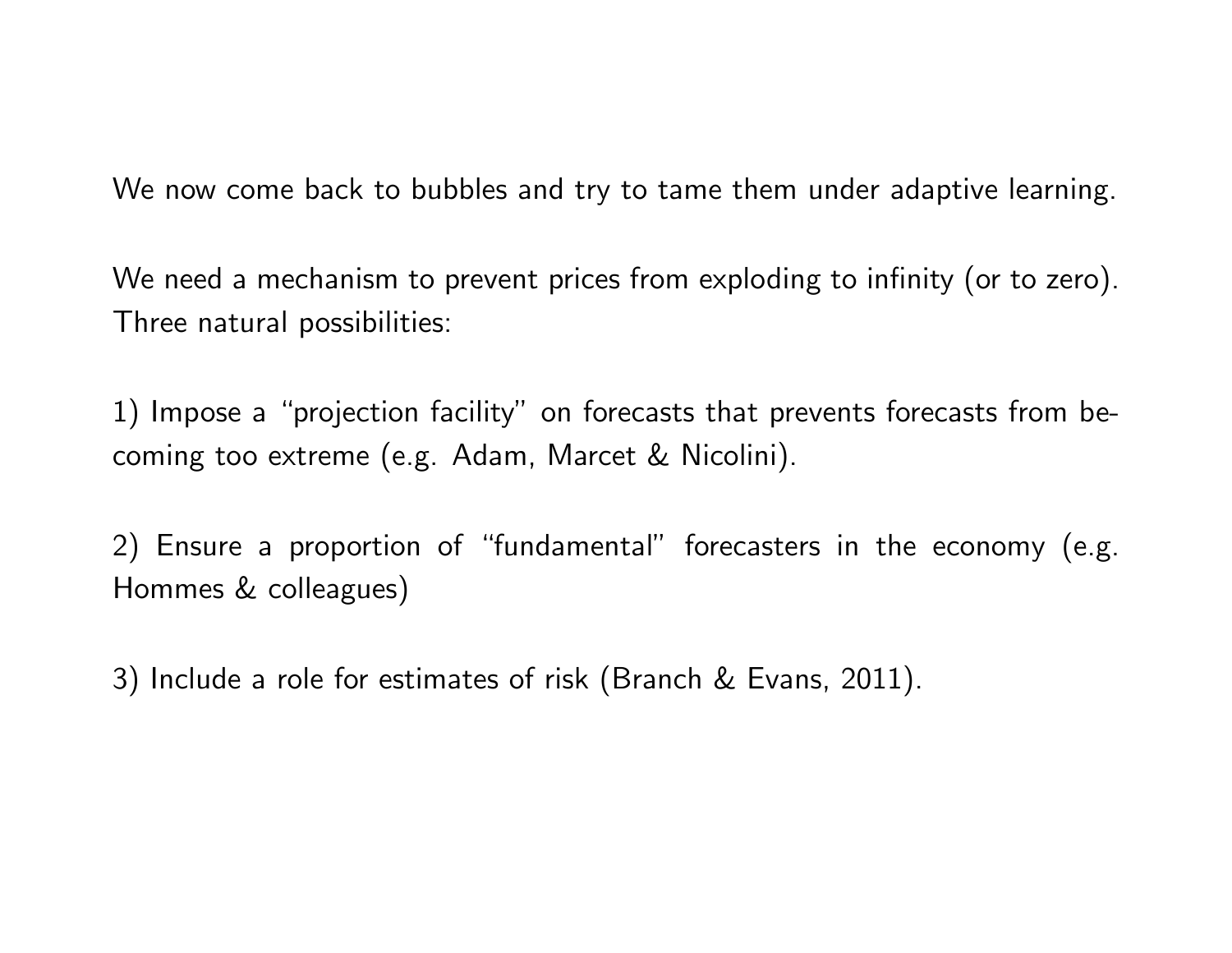We use a simple mean-variance linear asset pricing model, as above.

There is a risky asset with dividend  $y_t$  and price  $p_t$  and a risk-free asset that pays the rate of return  $R=\beta^{-1}$ , where  $0<\beta< 1$ . Demand for the risky asset is

$$
z_{dt} = \frac{E_t^* (p_{t+1} + y_{t+1}) - \beta^{-1} p_t}{a \sigma_t^2},
$$

where  $E_{t}^{\ast}$  are (possibly) non-rational expectations and

$$
\sigma_t^2 = Var_t^*(p_{t+1} + y_{t+1} - Rp_t).
$$

We allow for the possibility of  $\sigma_t^2$  $\frac{2}{t}$  varying over time.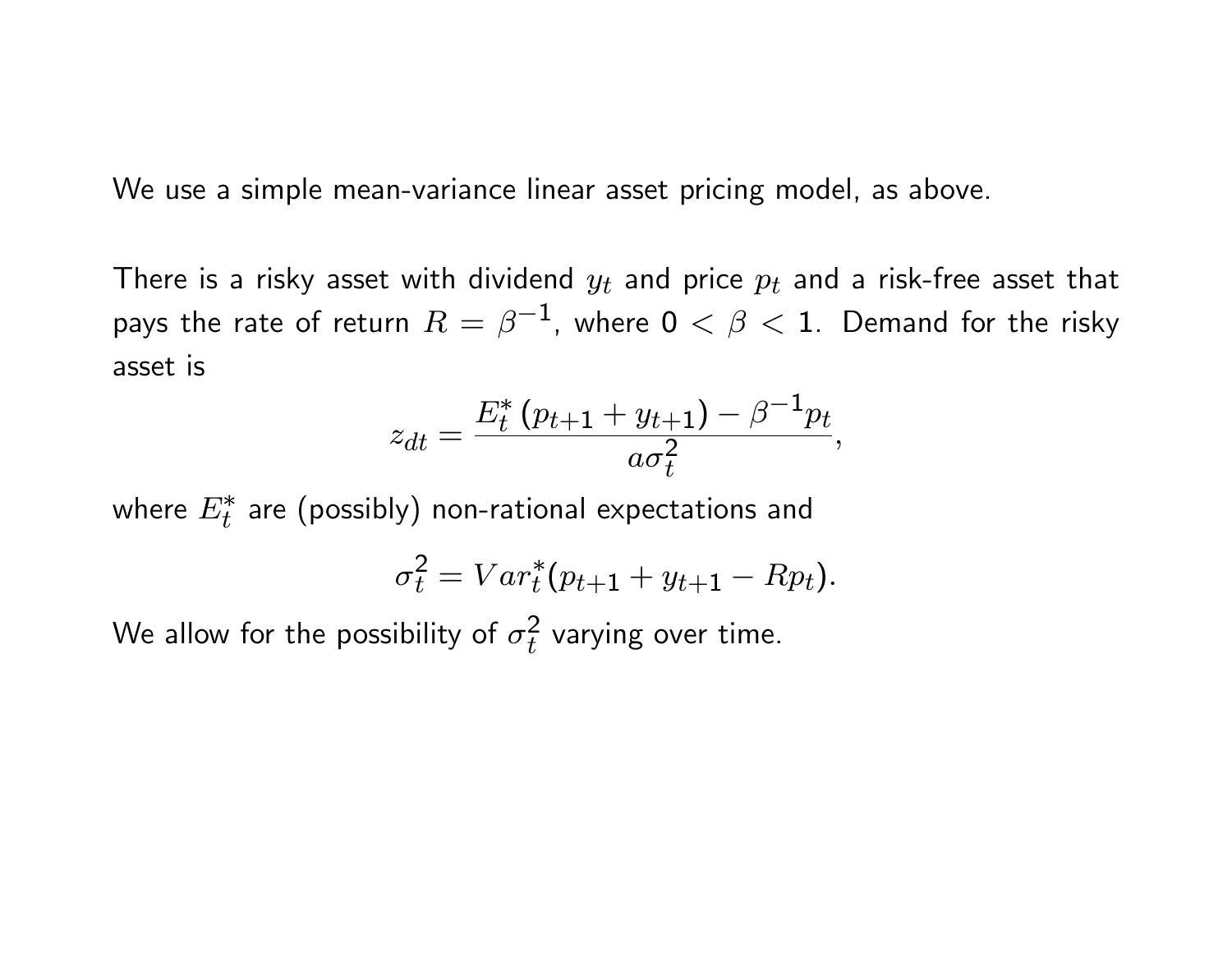Writing  $z_{st}$  for risky asset supply and setting  $z_{dt} = z_{st}$  we have

$$
p_t = \beta E_t^* (p_{t+1} + y_{t+1}) - \beta a \sigma_t^2 z_{st}.
$$

 $a > 0$  measures risk-aversion.

This is a very simple model that incorporates risk. We keep it simple because we are going to add learning.

We also assume: (i) Dividends  $y_t$  are a constant plus white noise, and (ii) asset supply  $z_{st} = z_0 + v_t$ , white noise, unless price falls below a small proportion of its fundamental value. This implies that the price dynamics are entirely driven by learning.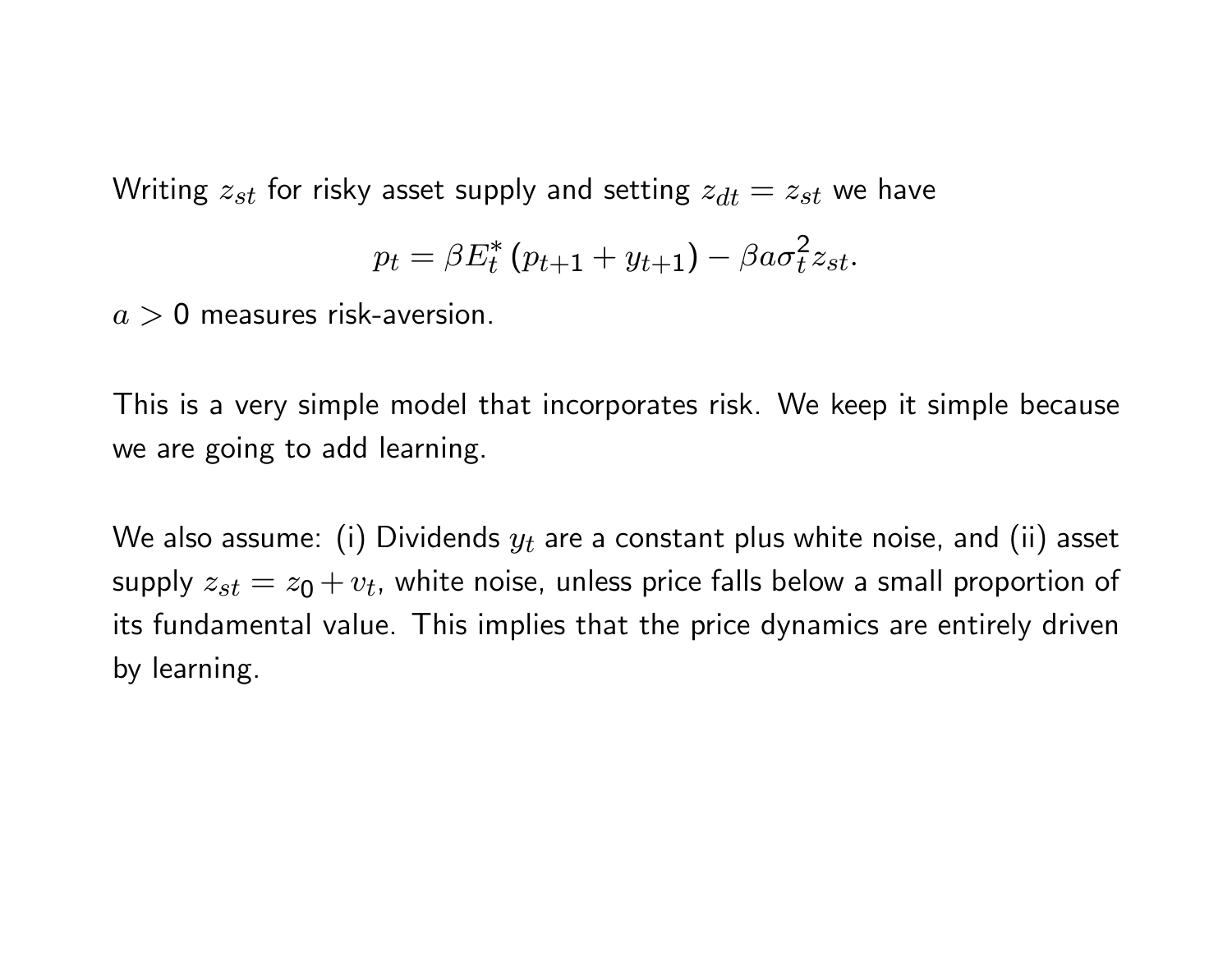#### Rational Expectations Equilibria

Under RE, with exogenous supply, there are two solution classes.

- Fundamentals solution:

$$
p_t = \frac{\beta(y_0 - a\sigma^2 s_0)}{1 - \beta} - \beta a \sigma^2 v_t
$$

Here  $\sigma^2$  is an equilibrium object.

- Rational bubbles solutions

$$
p_t = a\sigma^2 s_0 - y_0 + \beta^{-1} p_{t-1} + a\sigma^2 v_{t-1} + \xi_t,
$$

where  $\xi_t$  is an arbitrary MDS, i.e.  $E_t \xi_{t+1} = \textbf{0}.$ 

Since  $0 < \beta < 1$  the bubbles solutions are explosive in conditional mean.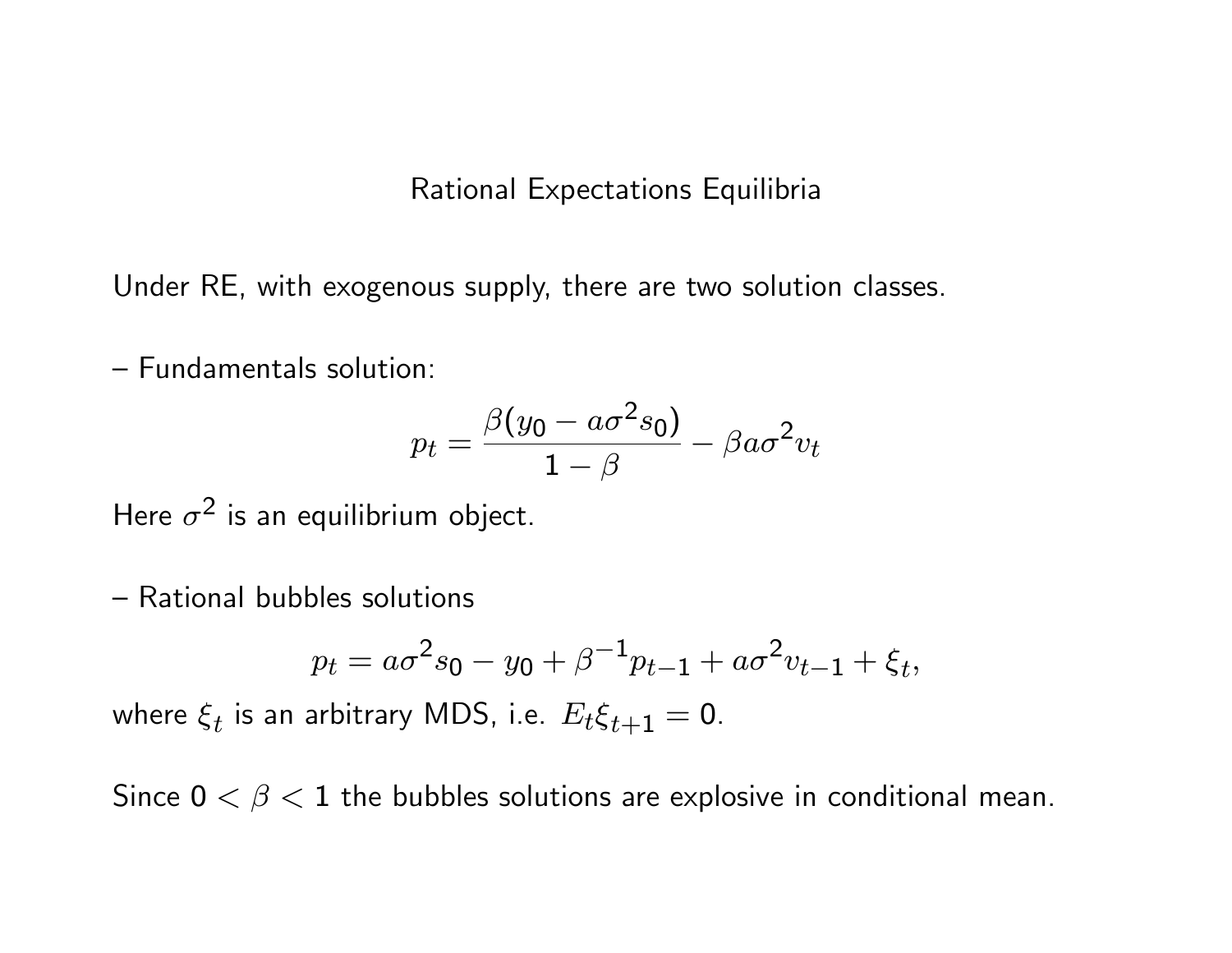#### Stability under Learning

We give agents a PLM (perceived law of motion) that nests the fundamentals solution and also allows for the bubble term in  $p_{t-1}$ ,

$$
p_t = k + cp_{t-1} + \varepsilon_t,
$$
  

$$
\sigma^2 = Var_t(p_{t+1} + y_{t+1})
$$

where  $\varepsilon_t$  is perceived white noise with constant variance.

Under learning agents estimate  $k, c$  and  $\sigma^2$  using an adaptive learning algorithm: (recursive) LS learning for  $k,c$  and a recursive estimate of  $\sigma^2.$ 

**Proposition:** (1) The fundamentals REE is locally stable under learning. (2) The bubbles REE are unstable under learning.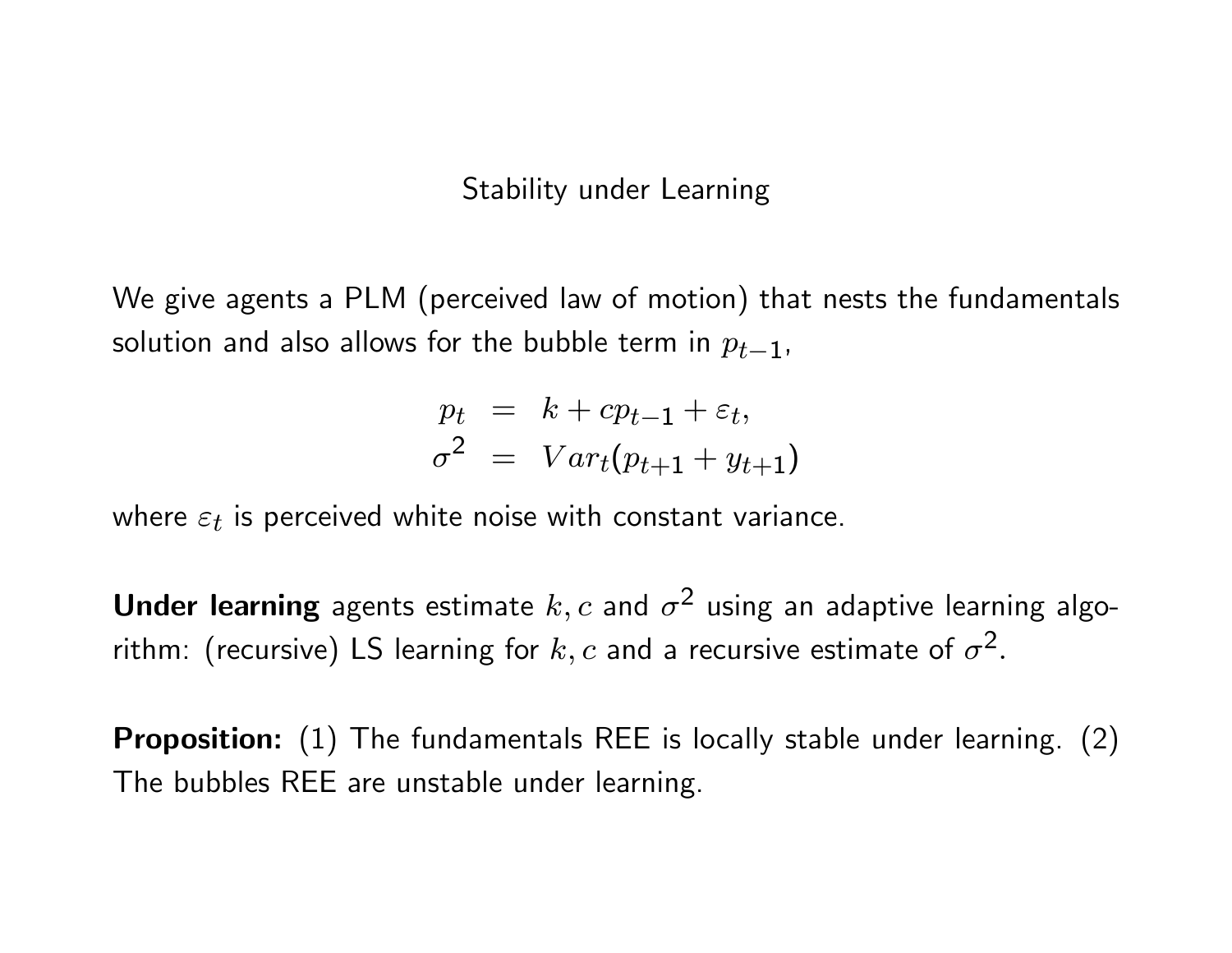However, the transitional learning dynamics exhibits paths in which the agents' PLM escapes to a random walk,  $k = 0, c = 1$ , with asset prices sensitive to **changed estimates of risk**, leading to bubbles and crashes.

The random walk PLM behaves like a near-rational bubble.

Discounted LS. Furthermore, under discounted (or "constant gain") learning (in which agents discount past data at a geometric rate) there can be recurring bubbles and crashes.

If the gains (discounting) are small, the dynamics stay near the fundamentals RE. For larger gains (discounting) there are more frequent escapes.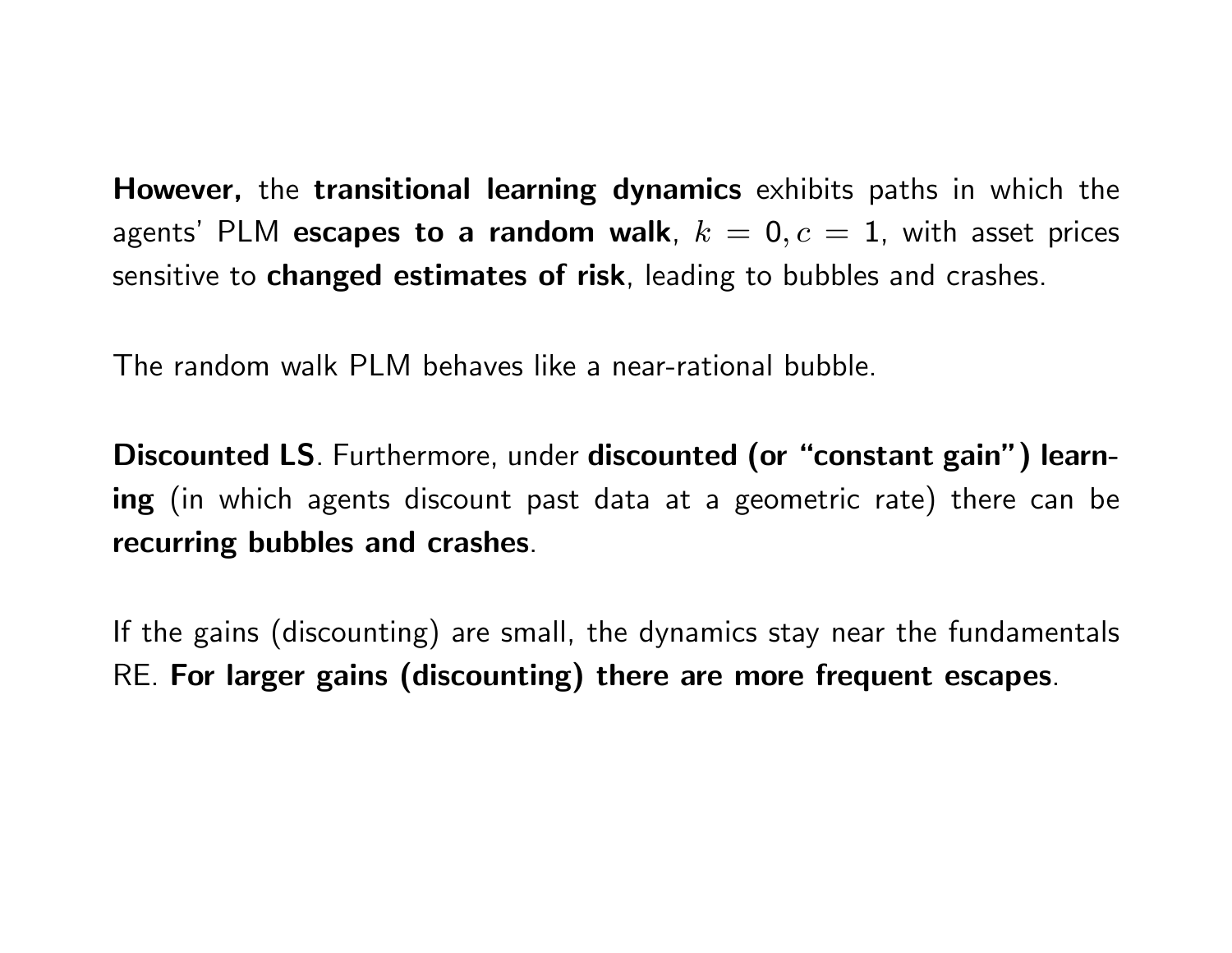Stochastic simulations.

Frequent bubbles and crashes arise when the gain on the estimate of risk  $(\gamma_2)$ is relatively large. We vary  $\gamma_2=0.001$  to 0.04.

Starting from the fundamentals RE, crashes and bubbles can arise from various sequences of random shocks, e.g.

 $u_t\approx \textsf{0}.v_t\approx \textsf{0} \to$ l $\sigma_t^2 \to \uparrow p_t \to$  random-walk beliefs.

Random-walk beliefs are almost self-fulfilling and have price high volatility.

Explosive price bubbles  $\to \uparrow \sigma_t^2 \to$  crashes.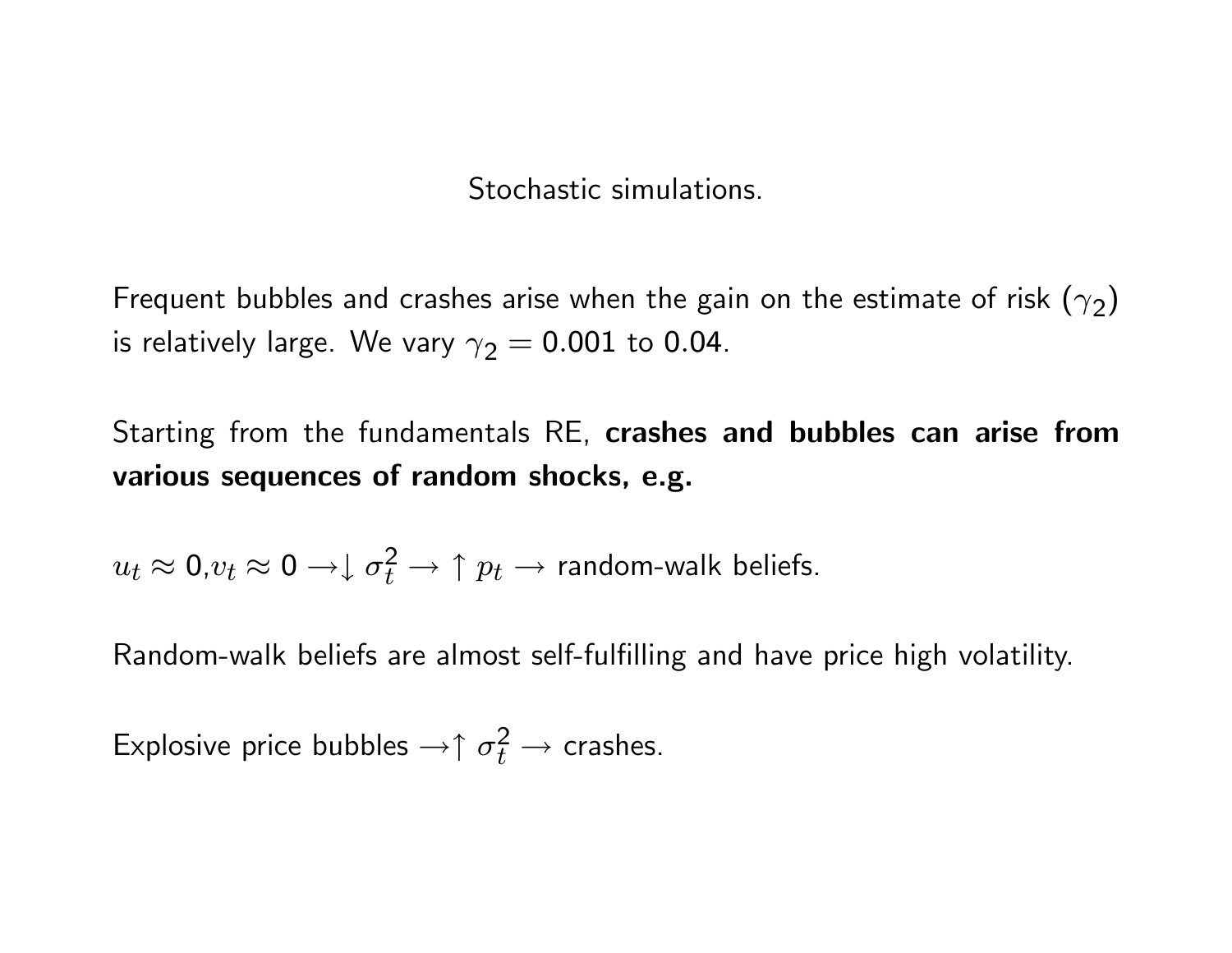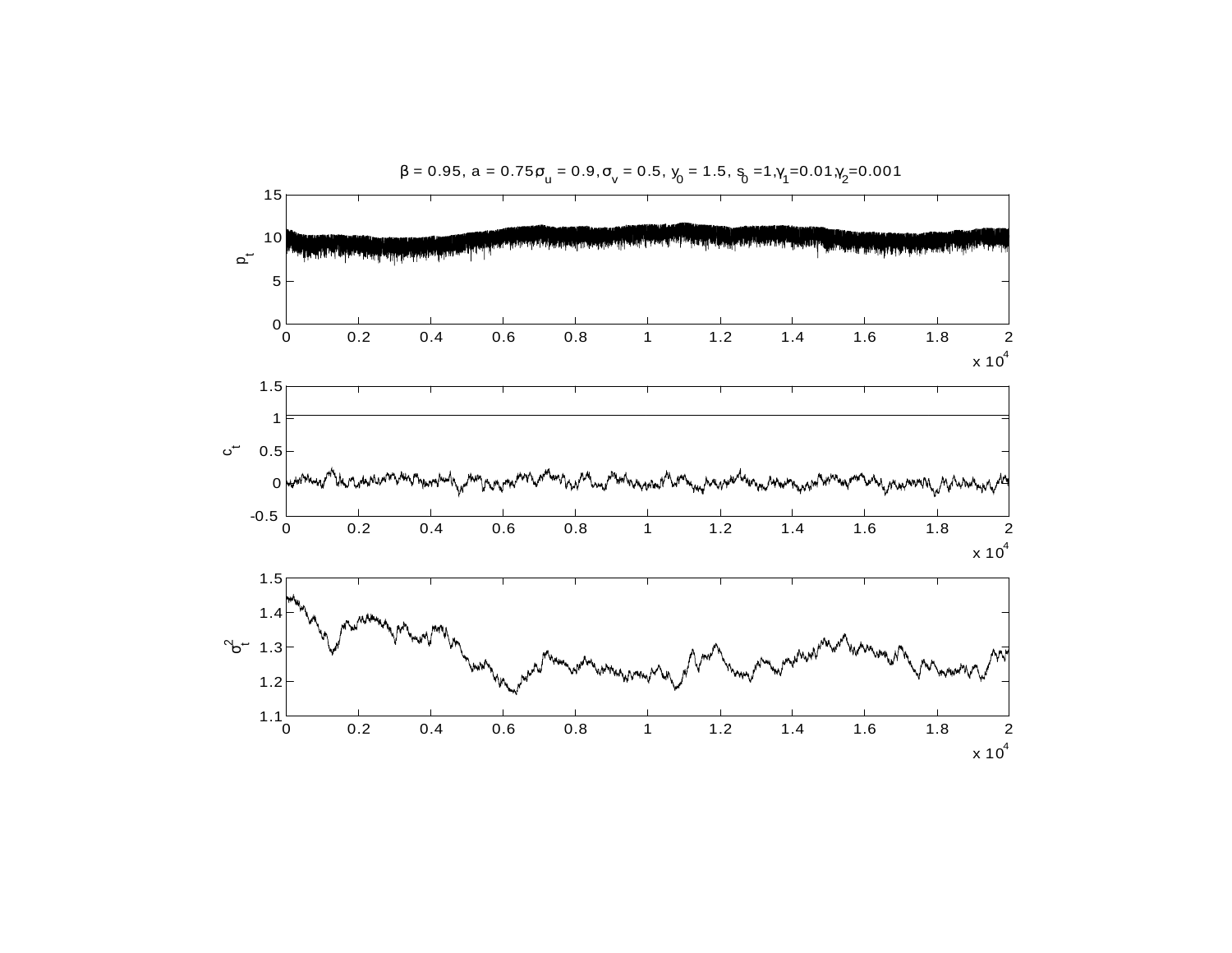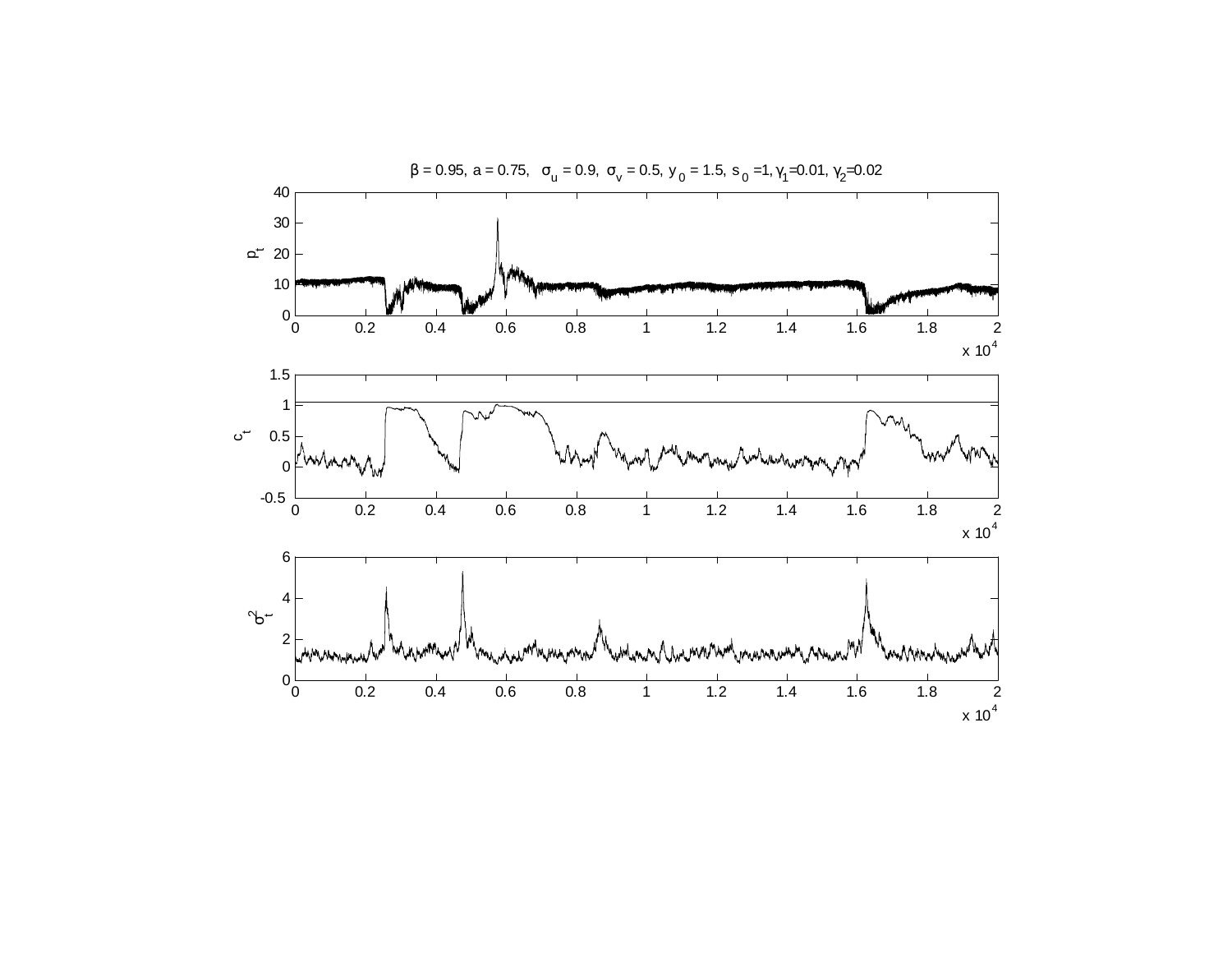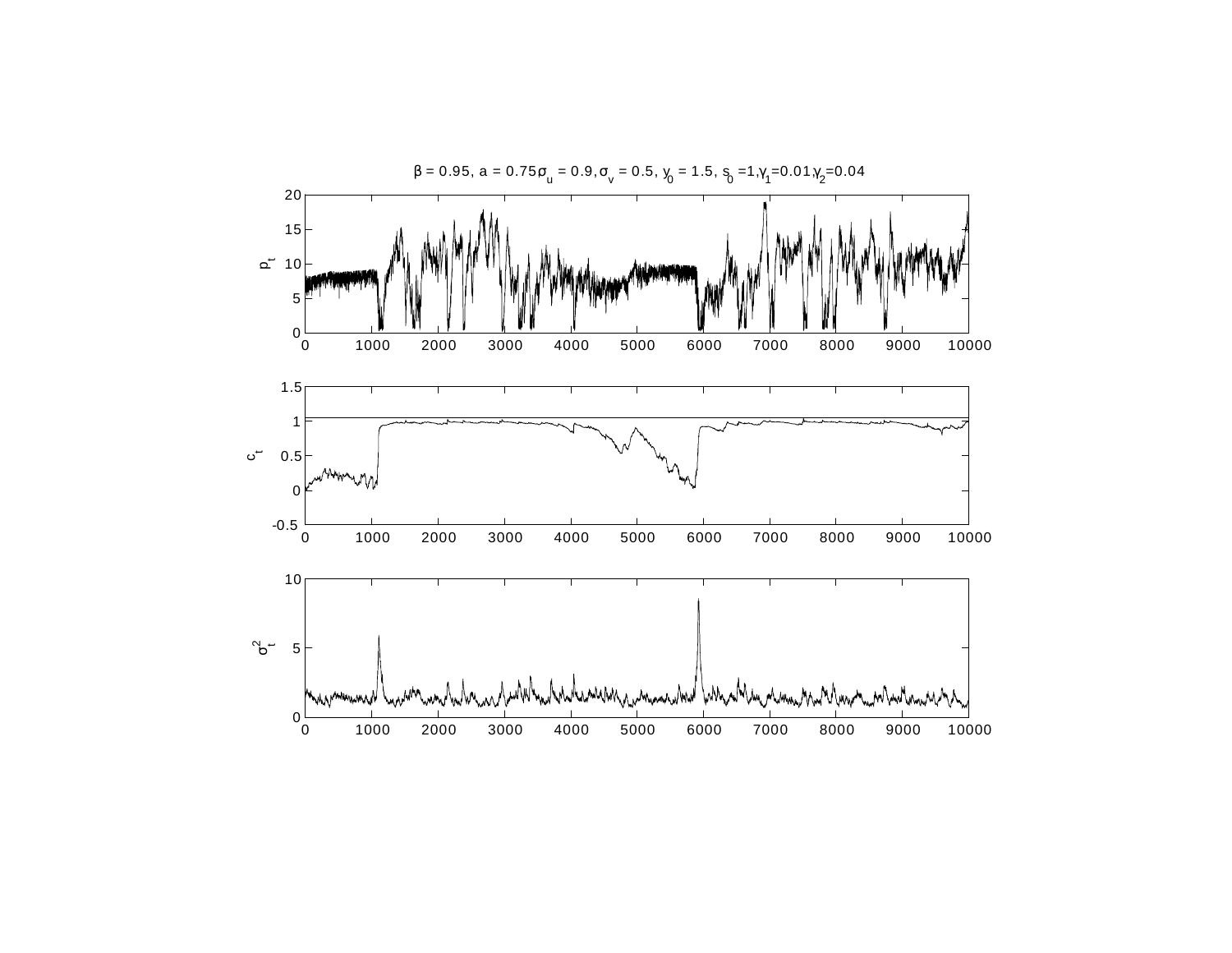#### ARCH learning

A natural extension would be to allow agents to use a more sophisticated estimate of risk, e.g. based on an ARCH model

$$
\sigma_t^2 = \alpha_0 + \alpha_1 \sigma_{t-1}^2 + \eta_t,
$$

where estimates of  $\alpha_0, \alpha_1$  are updated using a constant-gain recursive algorithm based on observed squared forecast error for stock price returns.

We examine this for random walk beliefs in Branch and Evans (Economics Letters, 2013).

We find that when agents allow for ARCH effects in their estimation of risk this strengthens the effect that risk has in generating bubbles and crashes.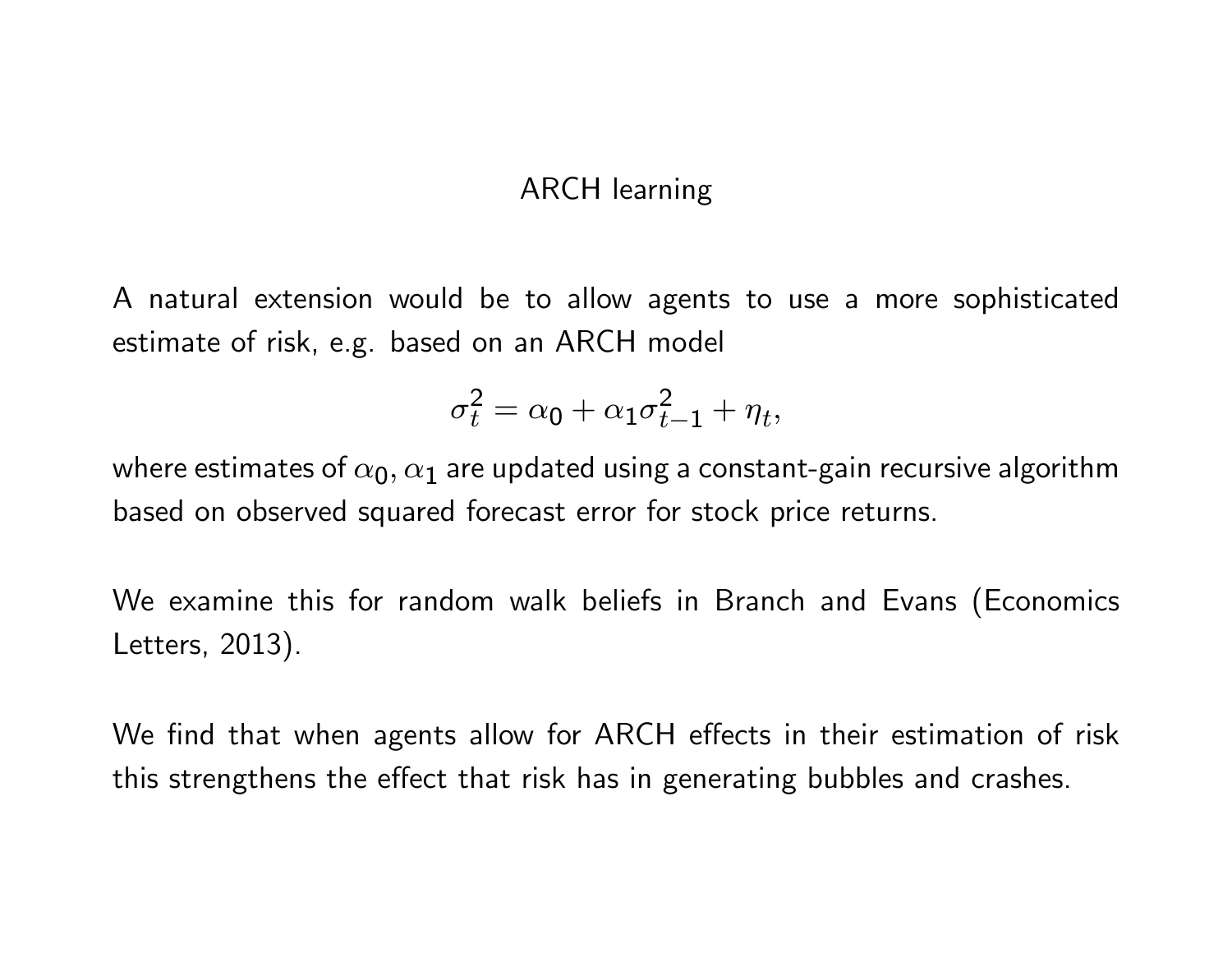A Model of Near-rational exuberance (Bullard, Evans and Honkapohja, MD 2010)

I consider one last wrinkle on nearly self-fulfilling expectations.

We again use the simple one-step ahead mean-variance asset pricing framework,  $p_{t+1}^e + d - \beta^{-1} p_t = s_t$ , with now a fixed dividend  $d$  and a constant estimate of risk.  $s_t$  is a linear function of the risky asset supply, assumed  $iid$  exogenous and unobserved. This gives

$$
y_t = \beta y_{t+1}^e + u_t, \, 0 < \beta < 1,
$$

where  $y_t = p_t - \bar{p}$  and  $u_t = -\beta(s_t - \bar{s})$ , with  $\bar{p}$  assumed known.

We consider the possibility that agents add "judgment"  $\xi_t$  to an econometric forecast  $E_t^*y_{t+1}$ 

$$
y_{t+1}^e = E_t^* y_{t+1} + \xi_t.
$$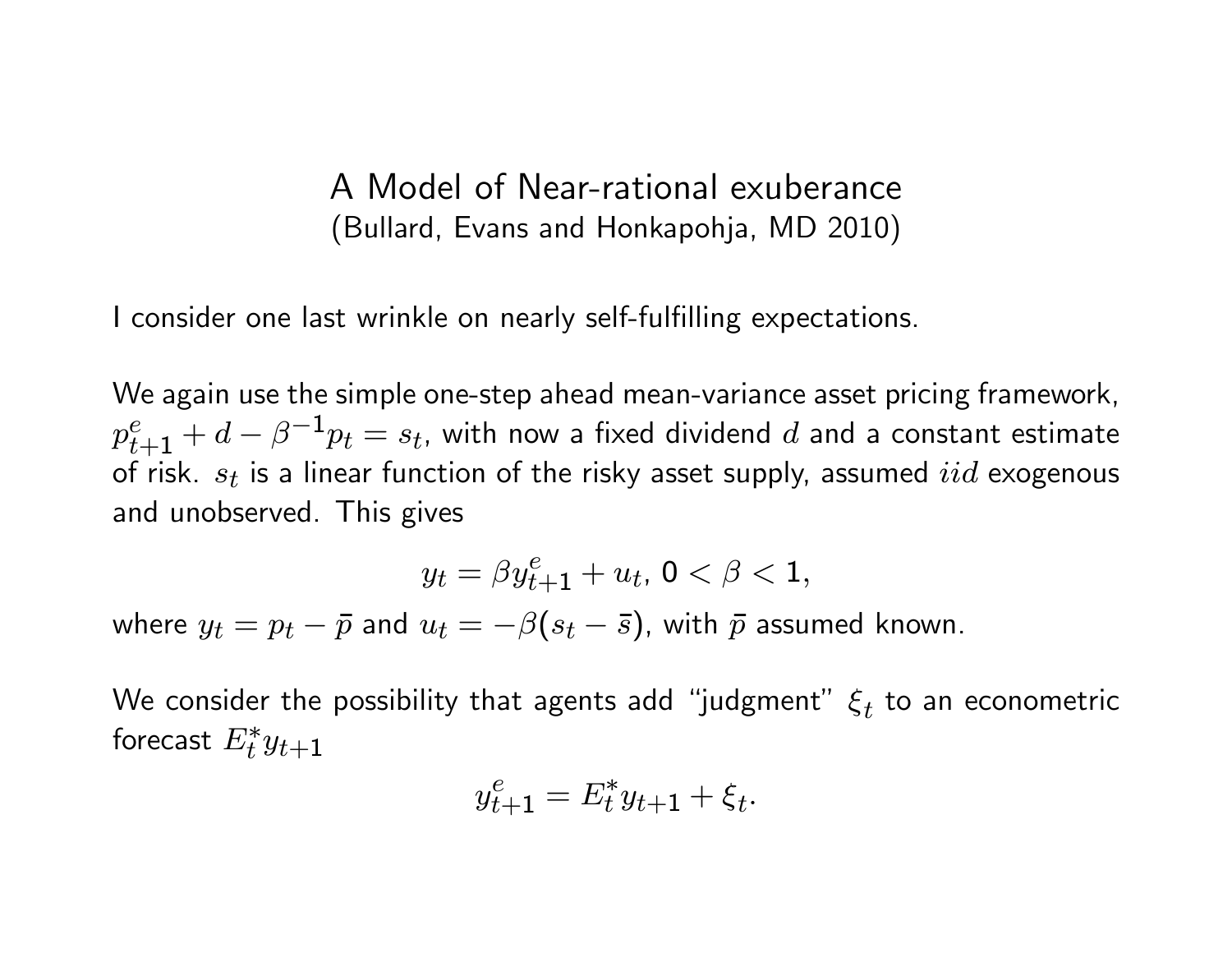This is in line with what Central Banks and expert forecasters actually do, based on the belief that econometric models omit unmeasured factors. We assume  $\xi_t$  has positive first-order autocorrelation  $\rho$ .

What if  $\xi_t$  is extraneous? We look for an "**exuberance equilibrium**" with three properties:

1. Consistent expectations: The econometric forecast  $E_t^*y_{t+1}$  matches the time-series properties of  $y_t$  (here an ARMA $(1,1)$ ).

2. Incentives to include judgment: an individual's mean squared forecast error is lower if they include judgment than if they do not.

3. Learnability: The econometric forecasting rule is stable under adaptive learning (RML).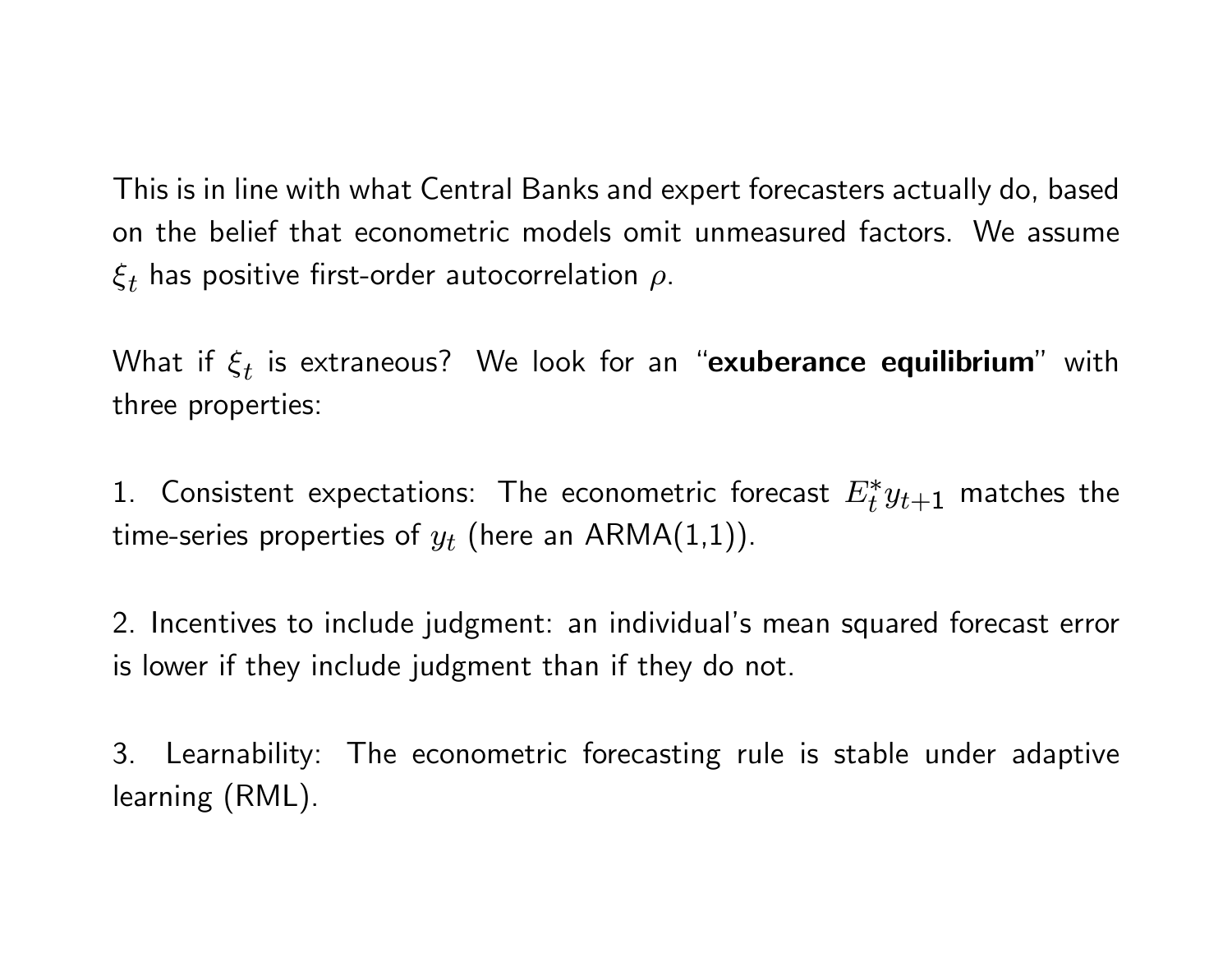**Theorem:** For  $\beta > 0.5$  there exist suitable  $\xi_t$  such that an exuberance equilibrium exists. These equilibria have excess volatility.

Numerical examples show the SD of price can be over 10 times as high as under RE.

Exuberance equilibria are not fully rational (the forecasts errors are systematic) but they are "near-rational." For  $\beta \rho$  near one, very large sample sizes would be required to detect deviation of forecasts from full rationality.

Conclusion: waves of "judgment" to adjust for perceived omitted fundamentals might become self-fulfilling if the feedback is high.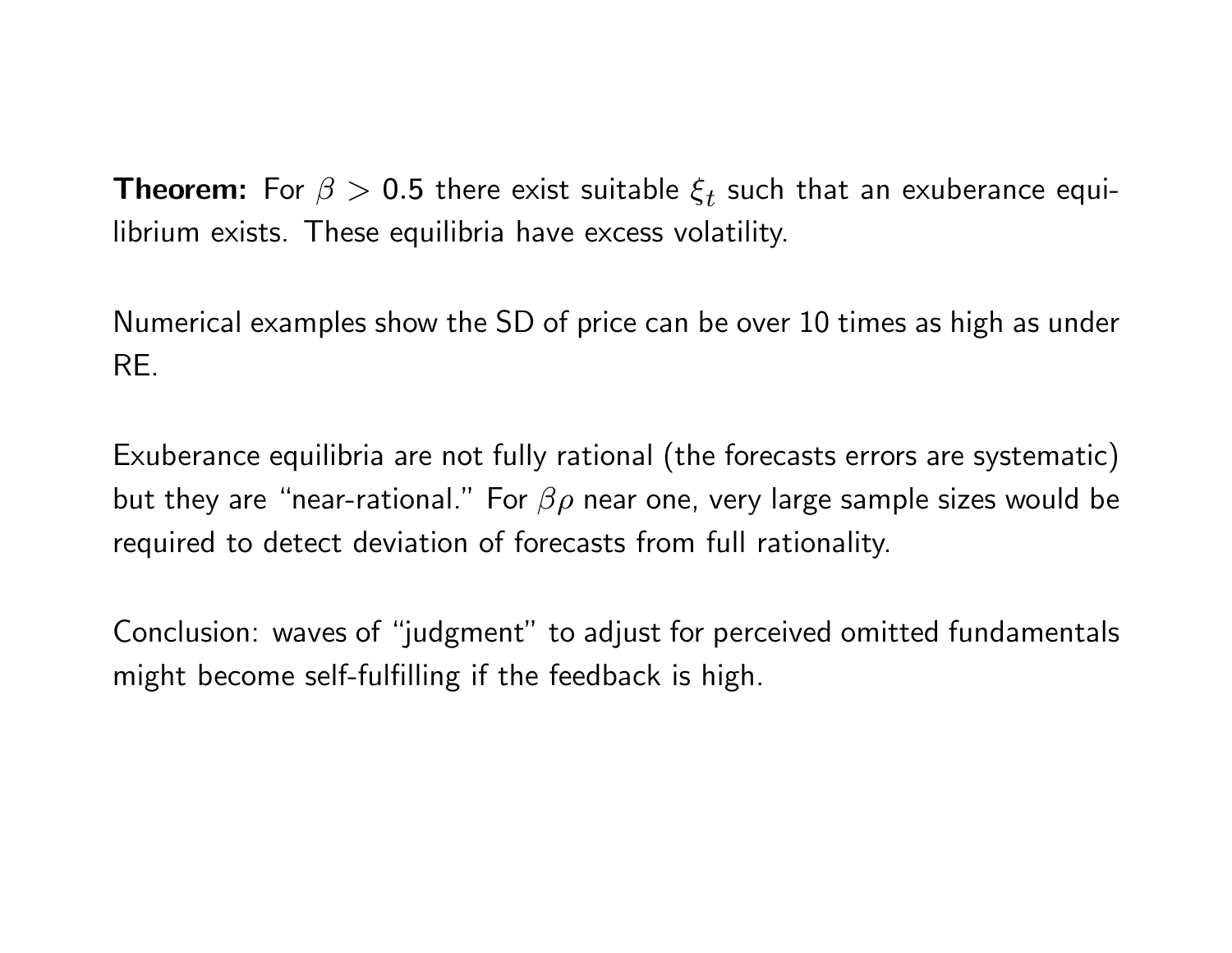# **Conclusions**

- Asset price models are forward-looking with strong positive feedback given by  $0 < \beta < 1$ , with  $\beta$  near 1.
- Adaptive learning in this setting can yield a range of new price dynamics: - asset price volatility and other "puzzles" can be explained by small constant gain learning and/or misspecified dynamics.
	- $-$  judgmental adjustments can be almost self-fulfilling.
	- dynamic predictor selection can lead to regime-switching dynamics
	- near-rational bubbles and crashes can arise from parameter "escape dynamics." This can happen with constant-gain estimates of risk.